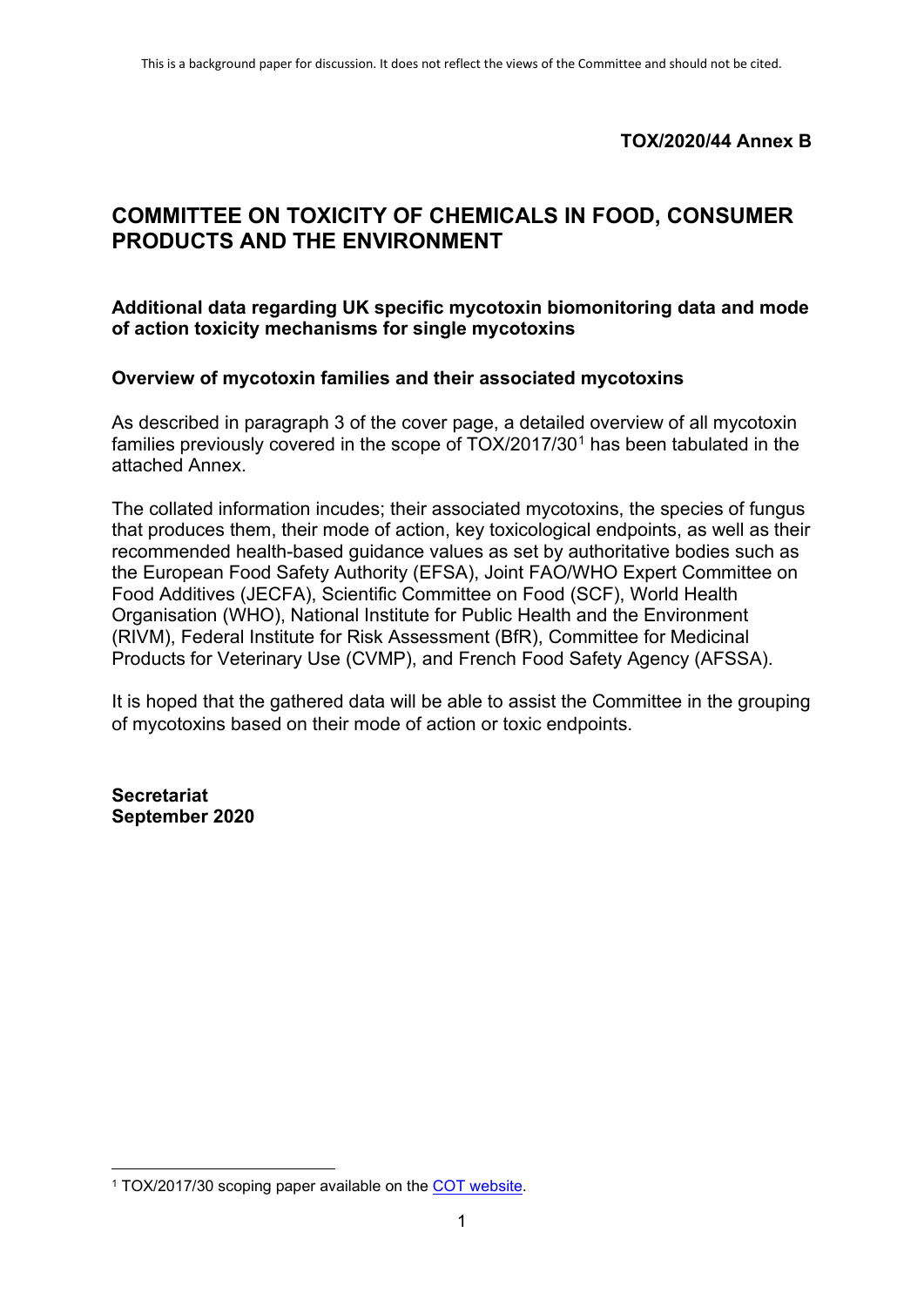Table 1 provides an overview of the Aflatoxins family and its associated mycotoxins; aflatoxin B<sub>1</sub>, aflatoxin B<sub>2</sub>, aflatoxin G<sub>1</sub>, aflatoxin G2. These mycotoxins are produced by *Aspergillus flavus*, *nomius* and *parasiticus*. They do not have an associated health-based guidance value(s) since the mycotoxins in this family are genotoxic and carcinogenic. The mode of action and key toxicological endpoints are described based on reviews by various authoritative bodies.

| <b>Mycotoxin</b>                                                             | <b>Authoritative report</b>                | Mode of action                                                                                                                                                  | <b>Endpoint</b>                                                                                                                                                               | <b>Key Study</b>                  |
|------------------------------------------------------------------------------|--------------------------------------------|-----------------------------------------------------------------------------------------------------------------------------------------------------------------|-------------------------------------------------------------------------------------------------------------------------------------------------------------------------------|-----------------------------------|
| AFB <sub>1</sub><br>AFB <sub>2</sub><br>AFG <sub>1</sub><br>AFG <sub>2</sub> | <b>SCF (1996)</b>                          | Forms adducts – mechanism not<br>further detailed.                                                                                                              | Hepatotoxicity - leading to liver carcinogenicity.                                                                                                                            | Various, refer to report<br>link. |
|                                                                              | <b>JECFA (1998)</b>                        | Formation of DNA adducts on<br>the N7 position of the guanine<br>nucleotide cause by AFB <sub>1</sub> -8,9-<br>epoxide.                                         |                                                                                                                                                                               |                                   |
|                                                                              | <b>JECFA (2002)</b><br>AFM <sub>1</sub>    | Since $AFM_1$ is a metabolite of<br>AFB <sub>1</sub> , it is presumed to induce<br>liver cancer in rodents by a<br>similar mechanism to its parent<br>compound. | Hepatotoxicity - leading to liver carcinogenicity, a<br>NOEL was determined at 0.1 mg total intake over 21<br>months (male Fischer rat study).                                | Cullen <i>et al.</i> , (1987)     |
|                                                                              | <b>JECFA (2007)</b><br><b>JECFA (2016)</b> | Formation of DNA adducts on<br>the N7 position of the guanine<br>nucleotide cause by AFB1-exo-<br>8,9-epoxide.                                                  | Hepatocarcinogenic.                                                                                                                                                           | Wogan et al., (1974)              |
|                                                                              | <b>EFSA (2007)</b><br>AFB <sub>1</sub>     |                                                                                                                                                                 | Hepatotoxicity - leading to liver carcinogenicity, a<br>BMDL <sub>10</sub> of 0.17 µg/kg bw/day was utilised for Margin of<br>Exposure calculations (male Fischer rat study). |                                   |

Abbreviations: AFB<sub>1</sub> = Aflatoxin B<sub>1</sub>; AFB<sub>2</sub> = Aflatoxin B<sub>2</sub>; AFG<sub>1</sub> = Aflatoxin G<sub>1</sub>; AFG<sub>2</sub> = Aflatoxin G<sub>2</sub>; HBGV = Health-based guidance value; NOEL = No observed effect level, BMDL10 = Benchmark dose level, 10%.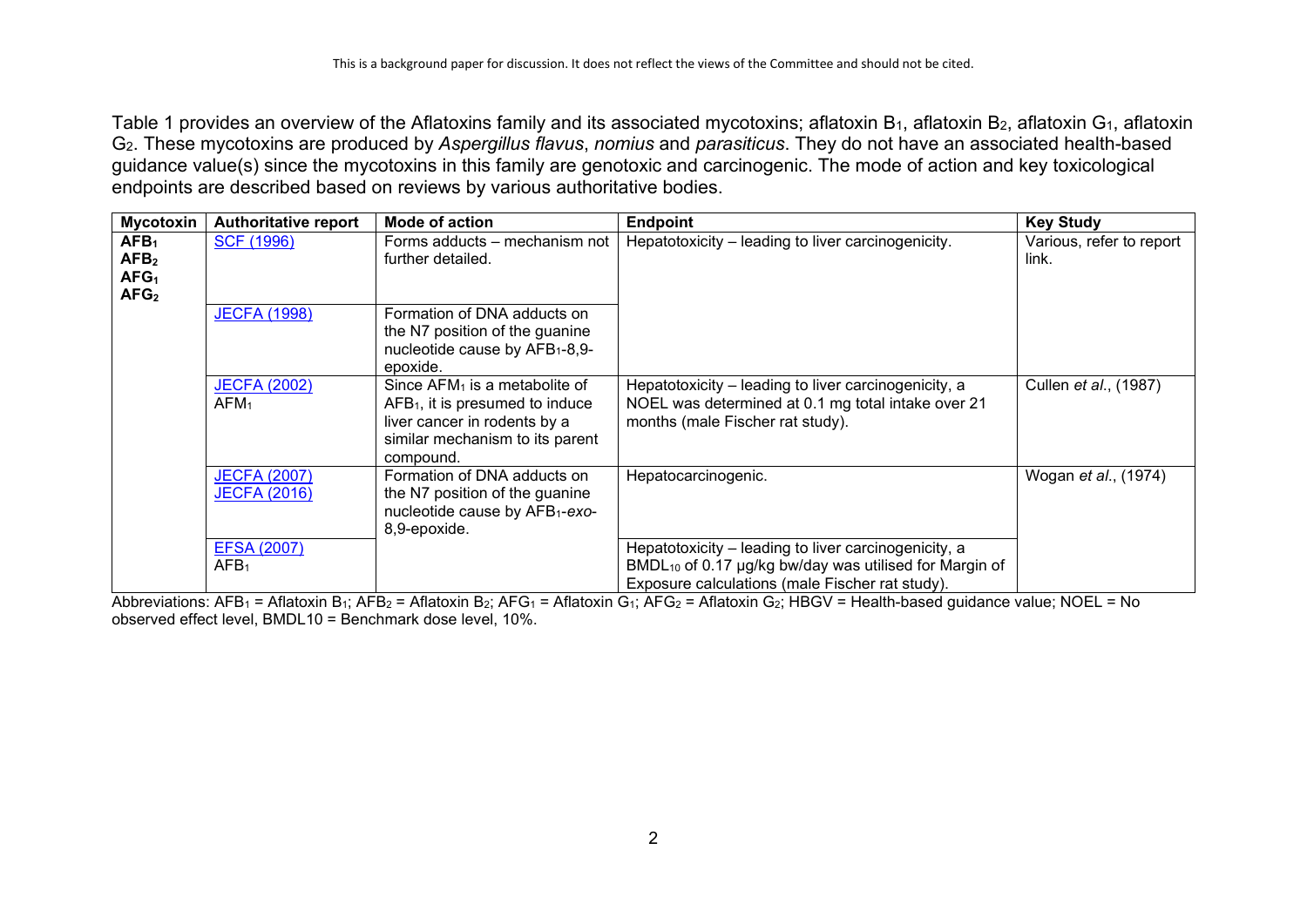Table 2 provides an overview of Ochratoxin A, which is produced by the *Penicillium* spp. and *Aspergillus* spp. families. Its mode of action, recommended health-based guidance value (HBGV) and key toxicological endpoint are described based on reviews by various authoritative bodies.

| <b>Mycotoxin</b> | <b>Authoritative</b><br>reports            | Mode of action                                                                                                                                                                                                                                                                                                                                                                                                                                                                                                                             | HBGV (ng/kg)                                                                                                                                                                                                                         | <b>Endpoint</b>                                                                                                                                                    | <b>Key Study</b>                                                                                                                                                                                                                                                                                            |
|------------------|--------------------------------------------|--------------------------------------------------------------------------------------------------------------------------------------------------------------------------------------------------------------------------------------------------------------------------------------------------------------------------------------------------------------------------------------------------------------------------------------------------------------------------------------------------------------------------------------------|--------------------------------------------------------------------------------------------------------------------------------------------------------------------------------------------------------------------------------------|--------------------------------------------------------------------------------------------------------------------------------------------------------------------|-------------------------------------------------------------------------------------------------------------------------------------------------------------------------------------------------------------------------------------------------------------------------------------------------------------|
| <b>OTA</b>       | <b>SCF (1996)</b>                          | Not detailed.                                                                                                                                                                                                                                                                                                                                                                                                                                                                                                                              | TDI; 0.2-16 ng/kg bw/day,<br>provisionally supports the lower<br>range ( <i>i.e.</i> 0.2-5).                                                                                                                                         | Potential genotoxicity<br>on the lower range,<br>whilst the highest is<br>nephrotoxicity.                                                                          | Refer to report, range is<br>based on other estimates<br>of TDIs by other<br>authoritative bodies.                                                                                                                                                                                                          |
|                  | <b>SCF (1998)</b>                          | Remains to be established whether DNA-<br>adducts represents direct, covalent binding<br>of OTA metabolites or represent secondary<br>based changes due to indirect mechanisms.                                                                                                                                                                                                                                                                                                                                                            | TDI; 1.2-14 ng/kg bw/day but<br>preferably below 5 ng/kg<br>bw/day.                                                                                                                                                                  |                                                                                                                                                                    |                                                                                                                                                                                                                                                                                                             |
|                  | <b>JECFA (2001)</b><br><b>JECFA (2007)</b> | Summarised as follows: genotoxicity from<br>direct interaction of OTA or a reactive<br>metabolite with DNA; generation of tumours<br>secondary to chronic renal toxicity and<br>compensatory cell proliferation or inhibition<br>of phenylalanine-tRNA Phe synthetase and<br>protein synthesis; disruption of cell-cell<br>signalling pathways and process of cell<br>division; alternation of intracellular calcium<br>homeostasis and; mitochondrial dysfunction<br>leading to oxidative stress and indirect<br>induction of DNA damage. | PTWI; 100 ng/kg bw.                                                                                                                                                                                                                  | Nephrotoxicity; LOEL<br>8 µg/kg bw/day<br>representing an early<br>marker of renal<br>toxicity in female<br>pigs.                                                  | Cumulative studies by<br>Krogh & Elling groups<br>(1977-1988), where<br>effects on enzymes and<br>kidney function were not<br>examined in the 2-year<br>study; however, from<br>these studies the LOEL<br>of 8 µg/kg for effects on<br>the kidneys was<br>established by JECFA in<br>their 2001 evaluation. |
|                  | <b>EFSA (2006)</b><br><b>EFSA (2010)</b>   | Genotoxic mode of action is still a matter of<br>debate.                                                                                                                                                                                                                                                                                                                                                                                                                                                                                   | Initially a TDI of 18 ng/kg bw,<br>however, considering the long<br>half-life of OTA in humans a<br>TWI of 120 ng/kg bw was<br>considered to be more<br>appropriate. The PTWI of 120<br>ng/kg by was retained in 2010<br>evaluation. | Nephrotoxicity; LOEL<br>8 µg/kg bw/day<br>representing an early<br>marker of renal<br>toxicity in female pigs<br>(total uncertainty<br>factor applied was<br>450). |                                                                                                                                                                                                                                                                                                             |

Abbreviations: OTA = Ochratoxin A; DNA = Deoxyribonucleic acid; HBGV = Health-based guidance value; TDI = Tolerable daily intake; PTWI = Provisional tolerable daily intake; LOEL = Lowest observed effect level.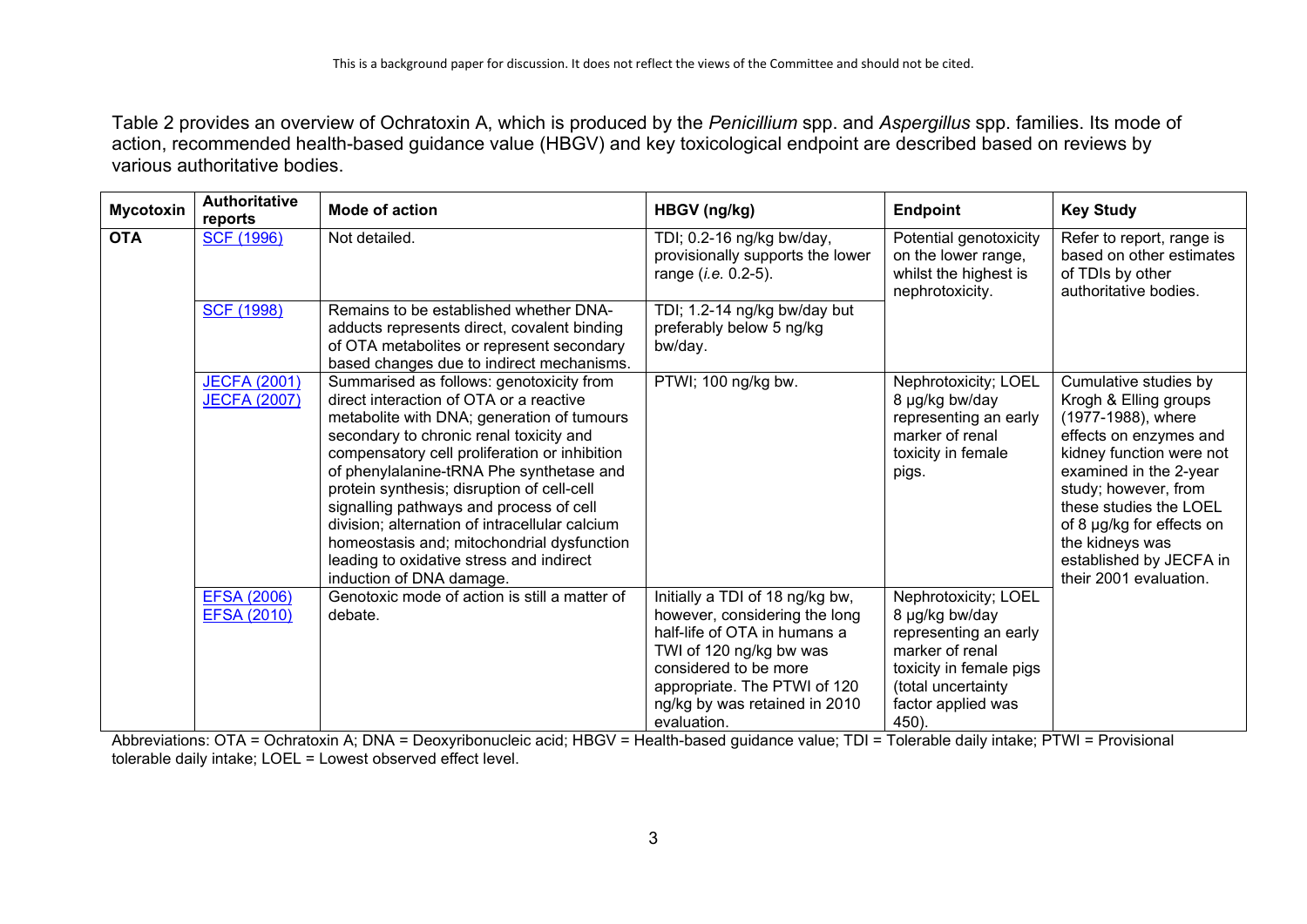Table 3 provides an overview of Patulin which is produced by *Aspergillus* spp. and *Penicillium* spp families including; *A. clavatus*, *P. expansum*, *P. patulum*, *P. aspergillus*, *P. byssochlamys*, and *P. expansum.* Its mode of action, recommended health-based guidance value (HBGV) and key toxicological endpoints are described based on reviews by various authoritative bodies.

| <b>Mycotoxin</b> | <b>Authoritative reports</b>               | <b>Mode of action</b>                                               | HBGV (µg/kg)                | <b>Endpoint</b>                                                                                                                                                                                                         | <b>Key Study</b>        |
|------------------|--------------------------------------------|---------------------------------------------------------------------|-----------------------------|-------------------------------------------------------------------------------------------------------------------------------------------------------------------------------------------------------------------------|-------------------------|
| <b>PAT</b>       | <b>JECFA (1990)</b><br><b>JECFA (1995)</b> | Ability to bind to<br>sulph-hydryl<br>groups of various<br>enzymes. | PTWI; 7 µg/kg bw            | Combined reprotoxicity, long-term<br>toxicity/carcinogenicity study. NOEL; 0.1 mg/kg<br>bw/day in Wistar rats.                                                                                                          | Becci et al.,<br>(1981) |
|                  | <b>SCF (1996)</b><br><b>SCF (2000)</b>     |                                                                     | PMTDI; $0.4 \mu g/kg$<br>bw | Combined reproductive toxicity, long-term<br>toxicity/carcinogenicity study in Wistar rats. NOEL;<br>0.1 mg/kg bw (administered 3 times weekly;<br>equivalent to 43 µg/kg bw/day), with an application<br>of UF of 100. |                         |

Abbreviations: PAT = Patulin; HBGV = Health-based guidance value; PTWI = Provisional tolerable daily intake; PMTDI = Provisional maximum tolerable daily intake; NOEL = No observed effect level.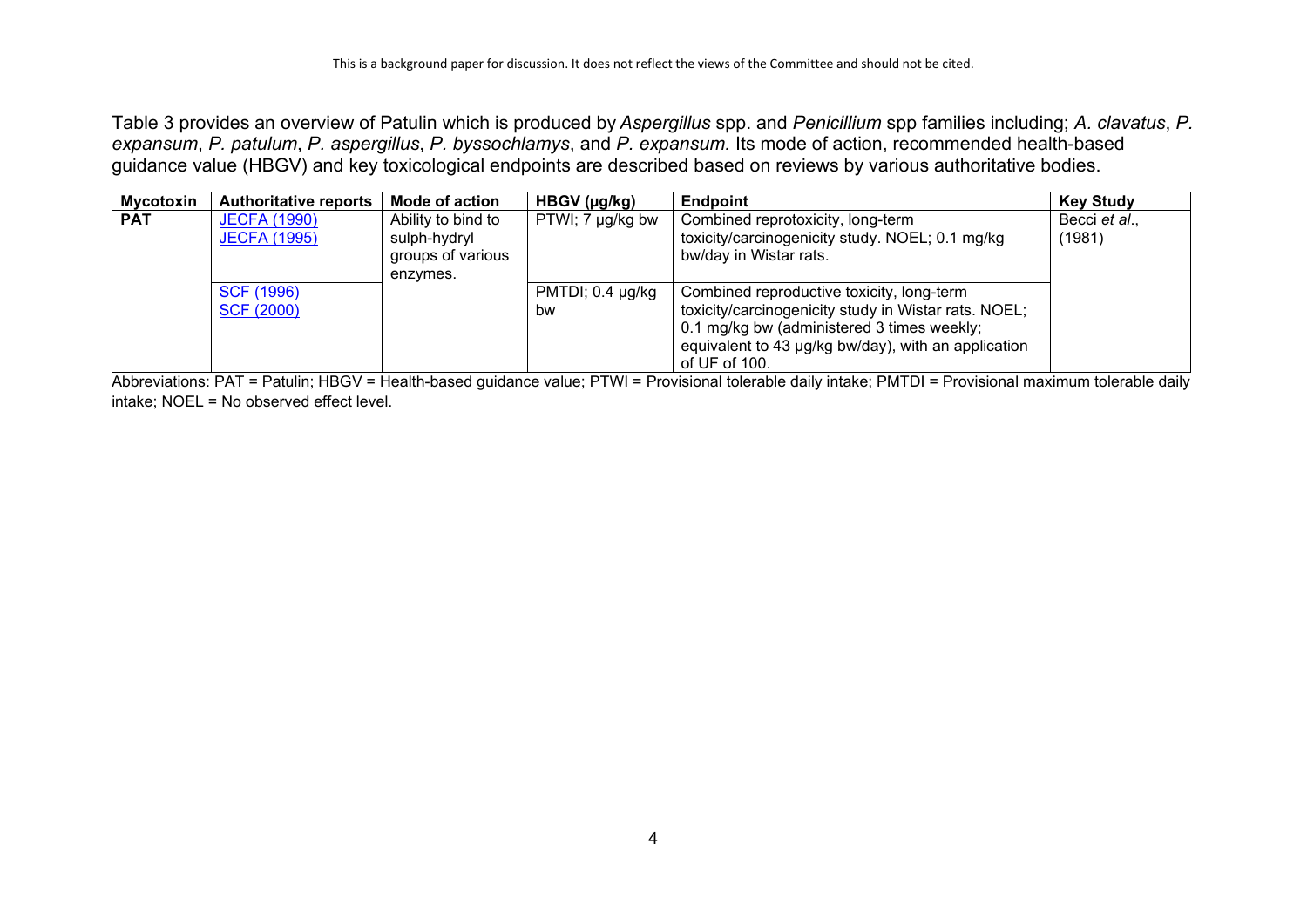<span id="page-4-0"></span>Table 4 provides an overview of the Type A trichothecene family and its associated mycotoxins; T-2 and HT-2 toxins. These mycotoxins are produced by *Fusarium* spp. including; *F. sporotrichoides*, *F. poae*, *F. equiseti*, *F. acumninatum*, or *Cephalosporium, Verticimonosporum, Trichoderma, Trichothecium* and *Stachybotrys* which are other crop invasive species*.* The mode of action and key toxicological endpoints are described based on reviews by various authoritative bodies.

| <b>Mycotoxin</b> | <b>Authoritative</b><br>reports        | Mode of action                                                                                                                                                                                                                                   | HBGV (µg/kg)                     | <b>Endpoint</b>                                                                                                                                 | <b>Key Study</b>        |
|------------------|----------------------------------------|--------------------------------------------------------------------------------------------------------------------------------------------------------------------------------------------------------------------------------------------------|----------------------------------|-------------------------------------------------------------------------------------------------------------------------------------------------|-------------------------|
| $T-2$            | <b>SCF (2001)</b><br><b>SCF (2002)</b> | Inhibition of protein synthesis by biding to<br>the ribosome, the inhibitory effect on RNA<br>and DNA synthesis, and toxic effect on cell<br>membranes.                                                                                          | Combined t-TDI; 0.06<br>µg/kg bw | Sub-acute (3 weeks)<br>(leukopenia/reduced antibody<br>production) LOEL; 0.029mg/kg<br>bw/day in pigs. Applied UF of<br>500.                    | Rafai et al.,<br>(1995) |
| $HT-2$           | <b>JECFA (2001)</b>                    | T-2 toxin was considered a potent inhibitor<br>of protein synthesis both in vivo and in vitro<br>(interaction with the peptidyl transferase<br>centre on the 60S ribosomal unit and<br>inhibited transpeptidation of peptide-bond<br>formation). | PMTDI; 0.06 µg/kg bw             |                                                                                                                                                 |                         |
|                  | <b>EFSA (2017)</b>                     | Based on similar toxic profile and potency<br>and HT-2 is an immediate metabolite of T2,<br>EFSA concluded that T2 and HT-2 can be<br>included in a group ARfD.                                                                                  | ARfD; 0.3 µg T2 or<br>HT2/kg bw  | Acute (emesis); BMDL10 of 2.97<br>µg/kg bw/day calculated for<br>emetic effects in mink for both<br>T2 and HT2 toxins. UF of 10<br>was applied. | Wu et al.,<br>(2016)    |

Abbreviations: T-2 = T-2 toxin; HT-2 = HT-2 toxin; HBGV = Health-based guidance value; t-TDI = Temporary tolerable daily intake; PMTDI = Provisional maximum tolerable daily intake; ARfD = Acute reference dose; LOEL = Lowest observed effect level; BMDL $_{10}$  = Benchmark dose level, 10%; UF = Uncertainty factor; RNA = ribonucleic acid; DNA = deoxyribonucleic acid.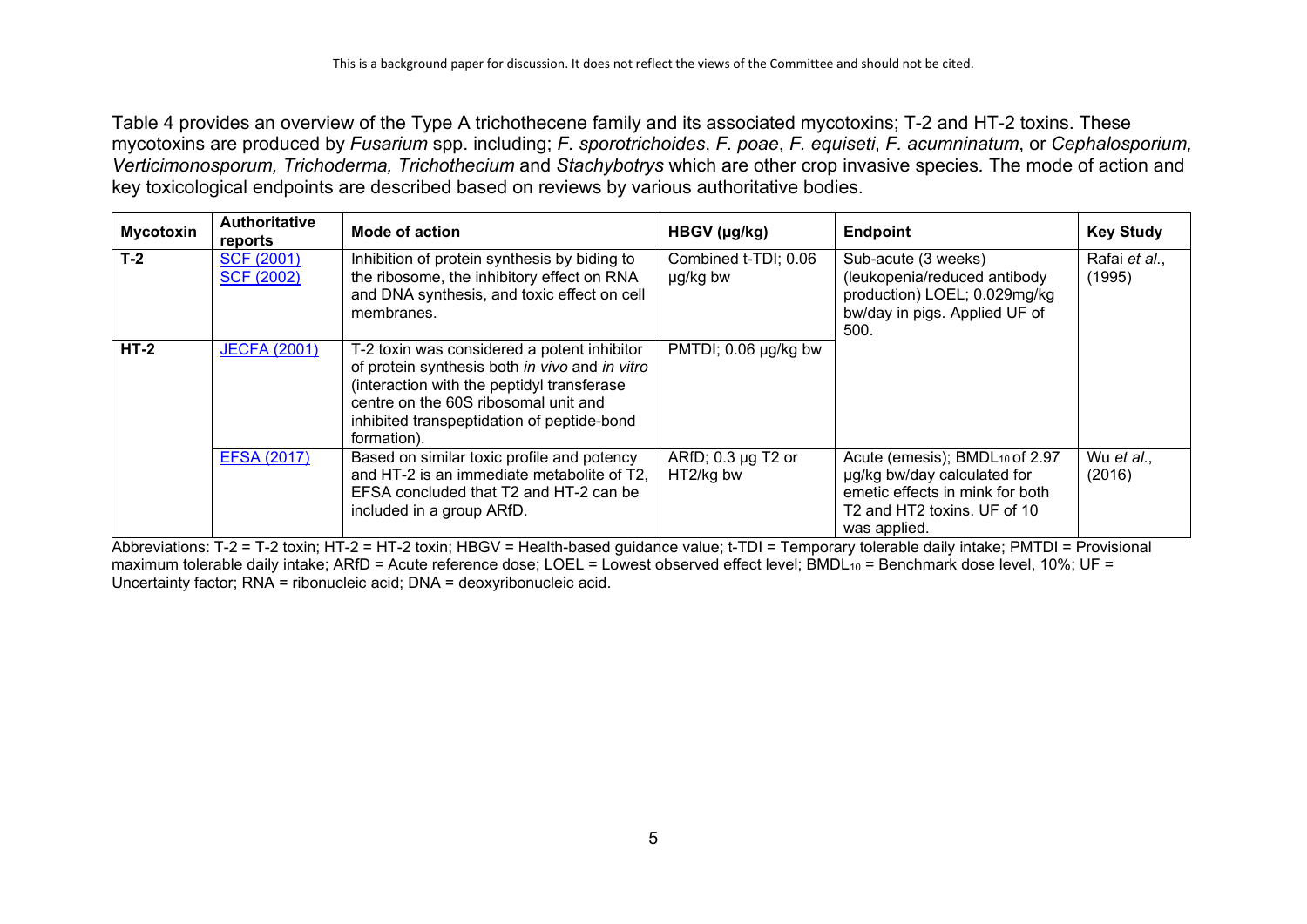<span id="page-5-0"></span>Table 5 provides an overview of the Type A trichothecene family and its associated mycotoxin; 4,15-diacetoxyscirpenol. This mycotoxin is produced by species from the *Fusarium* spp. family. Its mode of action, recommended health-based guidance value (HBGV) and key toxicological endpoints are described based on reviews by various authoritative bodies.

| <b>Mycotoxin</b> | <b>Authoritative</b><br>reports <sup>2</sup> | Mode of action                                                                                                                                                                                                                                                                                                                                                                                                                                                                                                                                     | HBGV (µg/kg)                                                                                          | <b>Endpoint</b>                                                                                                                                                                                                                                                                                                                                                                                                         | <b>Key Study</b>                    |
|------------------|----------------------------------------------|----------------------------------------------------------------------------------------------------------------------------------------------------------------------------------------------------------------------------------------------------------------------------------------------------------------------------------------------------------------------------------------------------------------------------------------------------------------------------------------------------------------------------------------------------|-------------------------------------------------------------------------------------------------------|-------------------------------------------------------------------------------------------------------------------------------------------------------------------------------------------------------------------------------------------------------------------------------------------------------------------------------------------------------------------------------------------------------------------------|-------------------------------------|
| 4,15-DAS         | <b>JECFA</b><br>(2017)                       | Inhibits the initial step of protein<br>synthesis. The target organelle is the<br>60S subunit of eukaryotic ribosomes<br>within inhibition of peptidyl transferase.                                                                                                                                                                                                                                                                                                                                                                                | PMTDI; 60 ng/kg<br>bw per day for<br>4,15-DAS, T-2<br>and HT-2 toxins,<br>alone or in<br>combination. | 4,15-DAS and T-2/HT-2 toxins are structurally<br>similar, and there is evidence that they cause<br>similar effects at the biochemical and cellular<br>levels, have similarities in toxic effects in vivo<br>and have an additive dose effect when co-<br>exposure occurs.                                                                                                                                               | Refer to<br><b>JECFA</b><br>report. |
|                  | <b>EFSA (2018)</b>                           | Binding to ribosomes, inducing a<br>'ribotoxic stress response' with<br>activation of ribosome associated<br>MAPKs and inhibition of protein<br>synthesis. Further possesses, cytotoxic<br>properties, no clear indication for ROS<br>production are available. Increase in<br>CCK levels considered the mechanism<br>of DAS (and tricothecenes) induced<br>anorexia.<br>In vitro assays indicated cytotoxic<br>properties on haemopoietic progenitors<br>which could be due to stimulation of<br>apoptosis or inhibition of protein<br>synthesis. | ARfD; 3.2 µg/kg<br>bw.<br>TDI; 0.65 µg/kg<br>bw.                                                      | Emesis. NOAEL 32 µg/kg bw (equivalent to 1.2)<br>mg/m <sup>2</sup> (i.v. administration of phase I clinical trials<br>of Anguidine).<br>NOAEL of 65 µg/kg bw for haematotoxicity and<br>myelotoxicity based on Phase I clinical trials of<br>Anguidine (cytostatic anticancer drug). Reported<br>health effects at doses from 3-5 mg/m <sup>2</sup> from<br>Phase II clinical trials (equivalent to 81-135<br>µg/kg bw. | Murphy et<br>al., (1978)            |

Abbreviations: 4,15-DAS =4,15-diacetoxyscirpenol; HBGV = Health-based guidance value; PMTDI = Provisional maximum tolerable daily intake; ARfD = Acute reference dose; TDI = Temporary tolerable daily intake; NOAEL = No observed adverse effect level; i.v = intravenous. MAPK = Mitogen-activated protein kinase; ROS = Reactive oxygen species; CCK = Cholecystokinin.

<sup>&</sup>lt;sup>2</sup> Note that the COT has reviewed the EFSA 2018 report in 2018. The COT agreed with the EFSA establishment of an ARfD for DAS. The discussion paper can be found on the [COT website.](https://cot.food.gov.uk/sites/default/files/tox2018-51.pdf)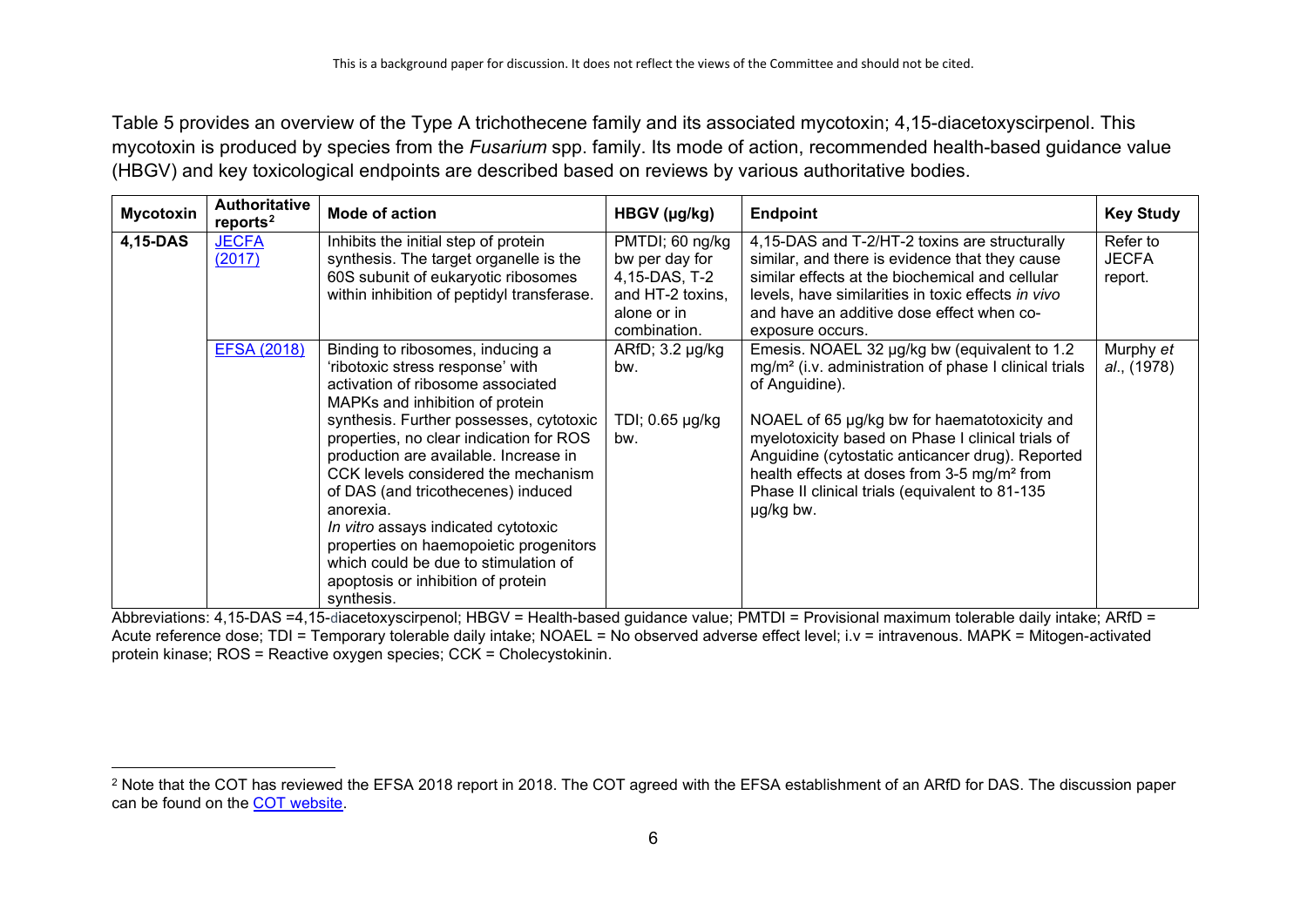Table 6 provides an overview of the Type B trichothecene family and its associated mycotoxin; Deoxynivalenol (and its acetylated metabolites). This mycotoxin is produced by species from the *Fusarium* spp. family. Its mode of action, recommended health-based guidance value (HBGV) and key toxicological endpoints are described based on reviews by various authoritative bodies.

| <b>Mycotoxin</b>                                                                   | <b>Authoritative</b><br>reports        | <b>Mode of action</b>                                                                                                                                                                                                                    | HBGV (µg/kg)                                                                                                                                                                                       | <b>Endpoint</b>                                                                                                                                                                                                            | <b>Key Study</b>                                                           |
|------------------------------------------------------------------------------------|----------------------------------------|------------------------------------------------------------------------------------------------------------------------------------------------------------------------------------------------------------------------------------------|----------------------------------------------------------------------------------------------------------------------------------------------------------------------------------------------------|----------------------------------------------------------------------------------------------------------------------------------------------------------------------------------------------------------------------------|----------------------------------------------------------------------------|
| <b>DON</b><br>(15-Ac DON<br>and 3-Ac DON<br>naturally<br>occurring<br>metabolites) | <b>SCF (1999)</b><br><b>SCF (2002)</b> | Inhibits the synthesis of DNA<br>and RNA and protein synthesis<br>at the ribosomal level. Toxin<br>has a haemolytic effect on<br>erythrocytes and lymphocytes.                                                                           | t-TDI; 1 µg/kg bw                                                                                                                                                                                  | Chronic (growth retardation)<br>NOAEL; 0.1 mg/kg bw day in<br>mice and an uncertainty factor<br>of 100.                                                                                                                    | Iverson et al.,<br>1995                                                    |
|                                                                                    | <b>JECFA (2001)</b>                    |                                                                                                                                                                                                                                          | PMTDI; 1 µg/kg bw for DON<br>and acetylated forms.                                                                                                                                                 |                                                                                                                                                                                                                            |                                                                            |
|                                                                                    | <b>JECFA (2011)</b>                    | Toxicological studies in mice,<br>rats and pigs provided new<br>insight in MoA of DON in<br>causing reduced weight gain;<br>due to the induction of<br>suppressors of cytokine<br>signalling and to effects on the<br>pituitary GH axis. | ARfD; 8 µg/kg bw for DON<br>and acetylated, however,<br>limited data from human<br>case reports indicate that<br>dietary exposures of up to<br>50 µg/kg bw/day are not<br>likely to induce emesis. | Acute (emesis); BMDL <sub>10</sub> of 0.21<br>mg/kg bw/day calculated for<br>emetic effects in pigs for both<br>DON and its acetylated<br>derivatives.                                                                     | Young et al.,<br>(1983); Pollman<br>et al., (1985)                         |
|                                                                                    | <b>EFSA (2017)</b>                     | Binds to ribosomes, leading to<br>inhibition of protein synthesis<br>and thus RNA and DNA<br>synthesis. This binding further<br>induces ribotoxic stress and                                                                             | TDI; 1 µg/kg bw                                                                                                                                                                                    | Chronic (growth retardation)<br>NOAEL; 0.1 mg/kg bw day in<br>mice and an uncertainty factor<br>of 100.                                                                                                                    | Iverson et al.,<br>$(1995)$ with the<br>support of Bondy<br>et al., (2016) |
|                                                                                    |                                        | activates MAPKs to cause<br>cellular apoptosis,<br>inflammation and oxidative<br>stress.                                                                                                                                                 | ARfD; 8 µg/kg bw for DON<br>and acetylated forms.                                                                                                                                                  | Epidemiological data from<br>mycotoxicoses NOAEL of 26 µg<br>DON/kg bw per eating occasion<br>for vomiting (default uncertainty<br>factor of 3.16 for toxicokinetic<br>differences in the human<br>population was needed). | Luo et al., (1987)                                                         |

Abbreviations: DON = Deoxynivalenol; 15-AcDON = 15-acetyldeoxynivalenol; 3-AcDON = 3-acetyldeoxynivalenol; HBGV = Health-based guidance value; -t-TDI = Temporary tolerable daily intake; TDI= Tolerable daily intake; PMTDI = Provisional maximum tolerable daily intake; ARfD = Acute reference dose; NOAEL = No observed adverse effect level; BMDL10 = Benchmark dose level, 10%; RNA = ribonucleic acid; DNA = deoxyribonucleic acid; GH = growth hormone; MoA = Mode of action; MAPKs = Mitogen-activated protein kinase.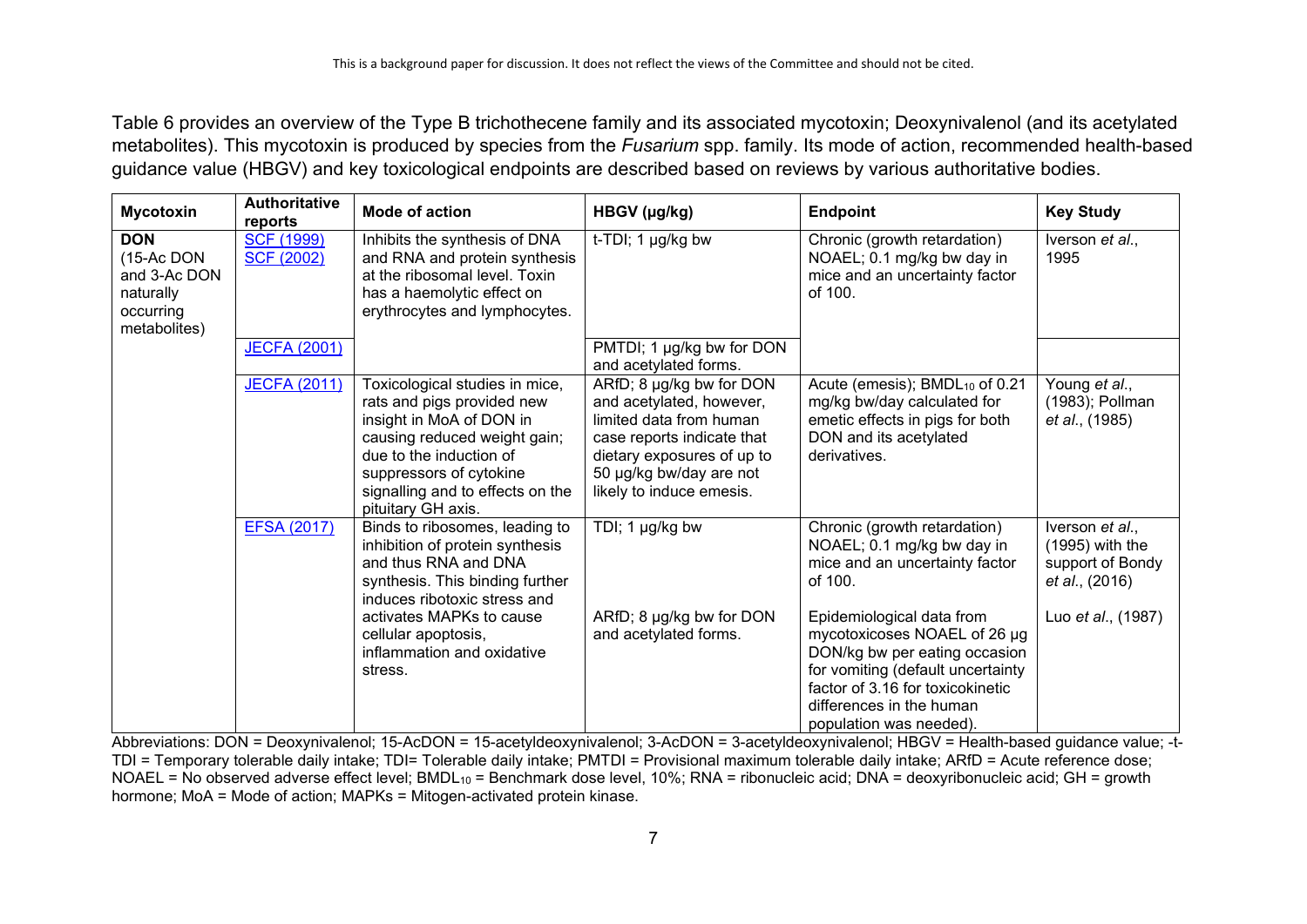Table 7 provides an overview of the Type B trichothecene family and its associated mycotoxin; Nivalenol and Fusarenon-X. Nivalenol is produced by *Fusarium* spp species including; *F. crookwellense*, *F. poae*, *F. culmorum* and *F. graminearum*, whilst Fusarenon-X in addition can also be produced by *F. nivale and F. equiseti*. Their mode of action, recommended health-based guidance value (HBGV) and key toxicological endpoints are described based on reviews by various authoritative bodies.

| <b>Mycotoxin</b> | <b>Authoritative</b><br>reports | <b>Mode of action</b>                                                                                                                                                                                                                                                                       | HBGV (µg/kg)                                                                                                                                               | <b>Endpoint</b>                                                                                                                                                                                                                                            | <b>Key Study</b>                                      |
|------------------|---------------------------------|---------------------------------------------------------------------------------------------------------------------------------------------------------------------------------------------------------------------------------------------------------------------------------------------|------------------------------------------------------------------------------------------------------------------------------------------------------------|------------------------------------------------------------------------------------------------------------------------------------------------------------------------------------------------------------------------------------------------------------|-------------------------------------------------------|
| <b>NIV</b>       | <b>SCF (2000)</b>               | The mechanism of nucleic inhibition<br>is not known.                                                                                                                                                                                                                                        | $t$ -TDI; 0.7 µg/kg bw                                                                                                                                     | Chronic (growth retardation)<br>LOAEL; 0.7 mg/kg bw/day in<br>mouse studies 1 and 2 years.                                                                                                                                                                 | Ohtsubo et al.,<br>(1989); Ryu et al.,<br>(1988)      |
|                  | <b>RIVM (2002)</b>              | Inhibition of the initial step of<br>protein synthesis.                                                                                                                                                                                                                                     |                                                                                                                                                            |                                                                                                                                                                                                                                                            |                                                       |
|                  | <b>VKM (2013)</b>               | Binds to the 60s ribosomal subunit<br>and inhibit protein synthesis with<br>the activity of the enzyme peptidyl<br>transferase.                                                                                                                                                             |                                                                                                                                                            |                                                                                                                                                                                                                                                            |                                                       |
|                  | <b>EFSA (2013)</b>              |                                                                                                                                                                                                                                                                                             | TDI; 1.2 µg/kg bw                                                                                                                                          | Immunological differences<br>(decrease in WBC) BMDL05; 0.35<br>mg NIV/kg bw/day for<br>haematological disturbances in<br>WBC in rats. Application of 300 as<br>an uncertainty factor.                                                                      | Takahashi et al.,<br>(2008)                           |
| <b>FUS-X</b>     | <b>RIVM (2002)</b>              | Yet to be fully elucidated, however,<br>it is generally accepted and known<br>to evoke a ribotoxic response;<br>targeting the 60s subunit organelle<br>of eukaryotic organelles. FUS-X<br>binds to peptidyl transferase and<br>causes inhibition of the initiation of<br>protein synthesis. | Unable to establish a temporary<br>TDI due to data insufficiencies.                                                                                        | Acutely toxic (oral); LD <sub>50</sub> 4.4 mg<br>kg/bw in rats and 4.5 mg/kg bw in<br>mice. Fus-x ribotoxic, actively<br>targets organs that contain<br>actively proliferating cells (e.g.<br>thymus, spleen, small intestine,<br>testes and bone marrow). | Ueno et al.,<br>(1983); Ueno et<br>al., (1984)        |
|                  | COT (2019)                      |                                                                                                                                                                                                                                                                                             | Comparison with the HBGV for<br>DON (ARfD; 8 µg/kg bw) was<br>considered appropriate since the<br>oral emetic potency of Fus-X<br>relative to DON is 1.04. | Acute (emesis); BMDL <sub>10</sub> of 0.21<br>mg/kg bw/day calculated for<br>emetic effects in pigs for both<br>DON and its acetylated<br>derivatives.                                                                                                     | Young et al.,<br>$(1983)$ ; Pollman et<br>al., (1985) |
|                  |                                 |                                                                                                                                                                                                                                                                                             | Comparative toxicity data<br>suggests that it is more toxic than                                                                                           | Epidemiological data from<br>mycotoxicoses NOAEL of 26 µg                                                                                                                                                                                                  | Luo et al., (1987)                                    |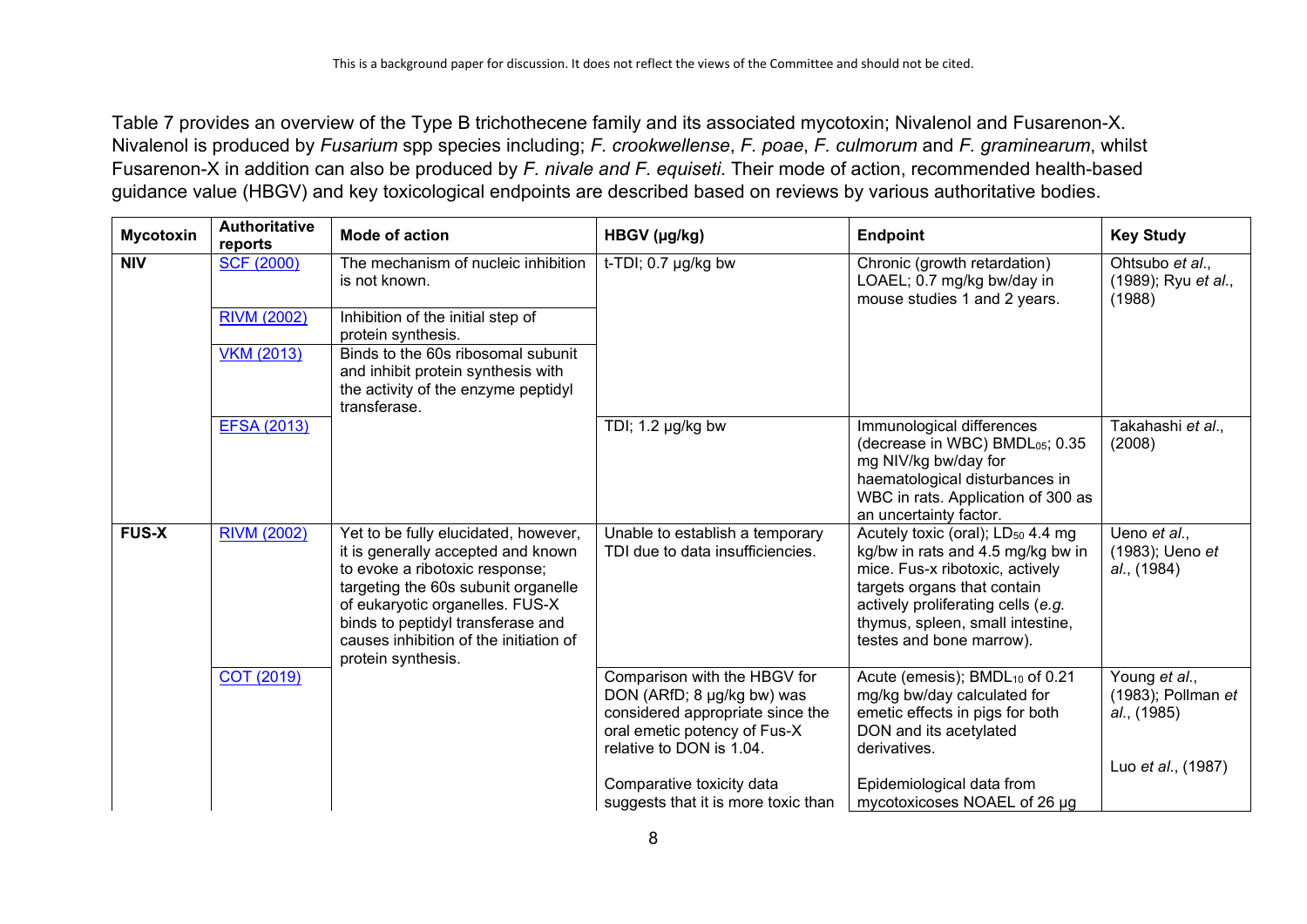|  | other type B trichothecenes (DON<br>and acetylated forms and NIV)<br>when administered orally,<br>however, had lower emetic<br>potency than Type A. | DON/kg bw per eating occasion<br>for vomiting (default uncertainty<br>factor of 3.16 for toxicokinetic<br>differences in the human<br>population was needed). |  |
|--|-----------------------------------------------------------------------------------------------------------------------------------------------------|---------------------------------------------------------------------------------------------------------------------------------------------------------------|--|
|  |                                                                                                                                                     |                                                                                                                                                               |  |

Abbreviations: NIV = Nivalenol; FUS-X = Fusarenon=X; HBGV = Health-based guidance value; -t-TDI = Temporary tolerable daily intake; TDI= Tolerable daily intake; LOAEL = Lowest observed adverse effect level; WBC = White blood cells; BMDL $_{05}$  = Benchmark dose level, 5%; LD $_{50}$  = Lethal dose, 50%; BMDL $_{10}$  = Benchmark dose, 10%.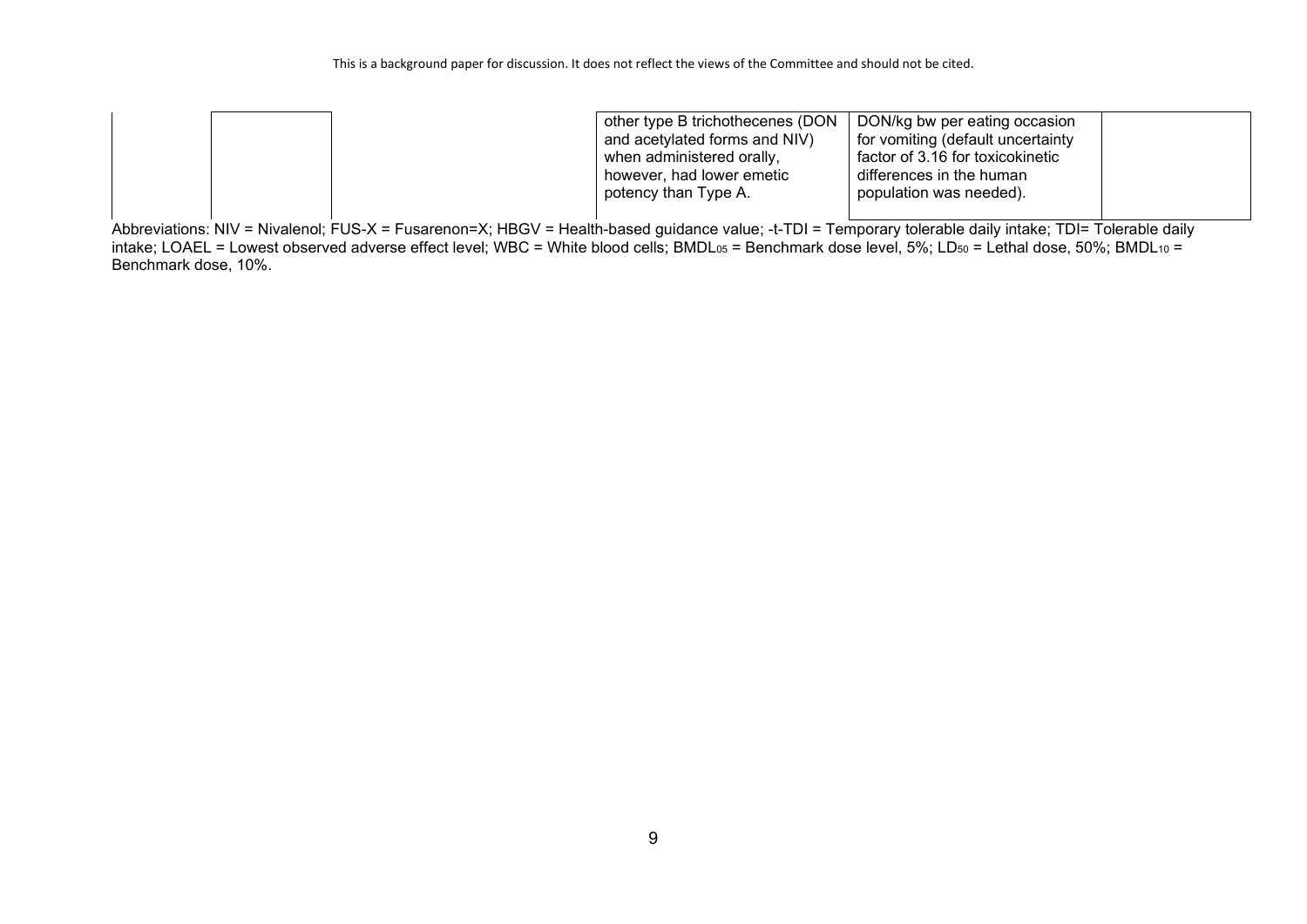Table 8 provides an overview of Zearalenone, its respective limits in cereal based food commodities; in accordance to Regulation (EC) 1881/2006 (and its amendments). Zearalenone is produced my species of the Fusarium spp. family including; *F. graminearum, F. culmorum, F. equiseti* and *F. verticillioides*. Its mode of action, recommended health-based guidance value (HBGV) and key toxicological endpoints are described based on reviews by various authoritative bodies.

| <b>Mycotoxin</b> | <b>Authoritative</b><br>reports          | Mode of action                                                                                                                             | $HBGV$ ( $\mu$ g/kg)                                                           | <b>Endpoint</b>                                                                                                                | <b>Key Study</b>                             |
|------------------|------------------------------------------|--------------------------------------------------------------------------------------------------------------------------------------------|--------------------------------------------------------------------------------|--------------------------------------------------------------------------------------------------------------------------------|----------------------------------------------|
| ZEN              | <b>JECFA (1998)</b>                      | Was shown to be a weak<br>oestrogen in long-term<br>studies in mice, rats, dogs,<br>and monkeys.                                           | ADI; 0-0.5 µg/kg<br>bw (Note: this is<br>for the metabolite<br>α-zearalenone). | Level causing no hormonal effect in<br>monkeys (ovariectomised female<br>cynomolgus monkeys); 0.5 mg/kg bw/day.                | Singh <i>et al.</i> , (1984);<br>CIC, (1985) |
|                  | <b>JECFA (2000)</b>                      | Have been shown to bind<br>activate both $\alpha$ - and $\beta$<br>oestrogen receptors.                                                    | PMTDI; 0.5 µg/kg<br>bw                                                         | No hormonal effects in pigs (15 days study<br>in pigs), most sensitive species. NOEL 40<br>ug/kg bw/day.                       | Edwards et al.,<br>(1987)                    |
|                  | <b>SCF (2000)</b>                        |                                                                                                                                            | $t$ -TDI; 0.2 $\mu$ g/kg<br>bw                                                 | No hormonal effects in pigs (15 days study<br>in pigs), most sensitive species. NOEL 40<br>ug/kg bw/day, safety factor of 200. | Bauer et al., (1987)                         |
|                  | <b>EFSA (2011)</b><br><b>EFSA (2016)</b> | Oestrogenic activity; binds<br>to both $\alpha$ - and $\beta$ oestrogen<br>receptor, with a higher<br>affinity to the former sub-<br>type. | Group TDI of ZEN<br>and its modified<br>forms; $0.25 \mu g/kg$<br>bw/day       | EDC (pituitary adenomas) in male B6C3F1<br>mice. BMDL <sub>10</sub> of 6.39 mg/kg bw/day.<br>NOEL 10.4 µg/kg bw/day.           | NTP (1982); Dölll et<br>al., (2003)          |

Abbreviations: ZEN = Zearalenone; HBGV = Health-based guidance value; ADI = Acceptable daily intake; PMTDI = Provisional maximum daily intake; t-TDI = Temporary tolerable daily intake; TDI = Tolerable daily intake; NOEL = No observed effect level; EDC = Endocrine; BMDL<sub>10</sub> = Benchmark dose level, 10%; CIC = Coulston International Corp; NTP = National Toxicology Program.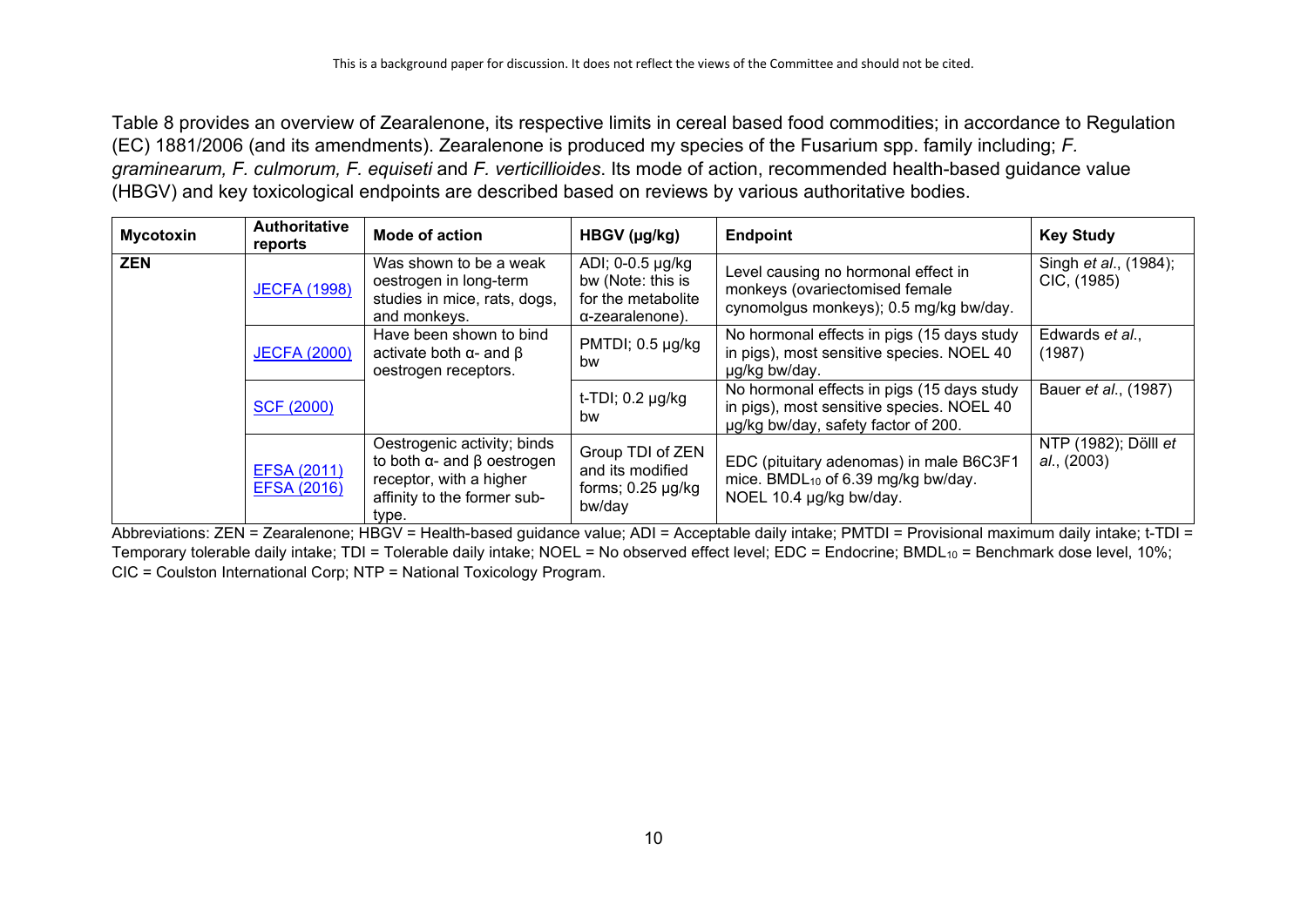Table 9 provides an overview of the *Fumonisins* family and its associated mycotoxins; fumonisin B<sub>1</sub>, fumonisin B<sub>2</sub>, and their respective limits in cereal based food commodities; in accordance to Regulation (EC) 1881/2006 (and its amendments). These mycotoxins are produced by Fusarium spp species including; *F. verticillioides*, *F. proliferatum*, *F. fujikuroi*, *F. anthophilum*, *F. dlamini*, *F. napiforme* and *F. thapsinum*. Their mode of action, recommended health-based guidance value (HBGV) and key toxicological endpoints are described based on reviews by various authoritative bodies.

| <b>Mycotoxin</b>                   | <b>Authoritative</b><br>reports            | Mode of action                                                                                                                                                                                           | HBGV (µg/kg)                                                                                                                 | <b>Endpoint</b>                                                                                                                            | <b>Key study</b>                                                                                                     |
|------------------------------------|--------------------------------------------|----------------------------------------------------------------------------------------------------------------------------------------------------------------------------------------------------------|------------------------------------------------------------------------------------------------------------------------------|--------------------------------------------------------------------------------------------------------------------------------------------|----------------------------------------------------------------------------------------------------------------------|
| FB <sub>1</sub><br>FB <sub>2</sub> | <b>JECFA (2001)</b>                        | Two proposed mechanisms;<br>inhibition of ceramide synthase (key<br>enzyme in the biosynthesis of<br>synthesis sphingolipids and<br>changes in the polyunsaturated<br>fatty acid and phospholipid pools. | PMTDI; 2 µg/kg bw for<br>FB <sub>1</sub> , FB <sub>2</sub> and FB <sub>3</sub> , alone<br>or in combination.                 | Nephrotoxicity (for FB1); NOEL<br>for renal toxicity in Fischer 344N<br>rats as 0.2 mg/kg bw/day with a<br>safety factor of 100.           | Howard et al.,<br>(2001) for chronic<br>rat study; Hard et<br>al., (2001) for re-<br>evaluation of renal<br>tumours. |
|                                    | <b>JECFA (2012)</b><br><b>JECFA (2017)</b> | Disruption of lipid metabolism as a<br>consequence of inhibition of<br>ceramide synthases (sphingoid<br>based N-acyltransferases), key<br>enzymes in the de novo<br>sphingolipid biosynthesis pathway.   |                                                                                                                              | Hepatotoxicity; BMDL <sub>10</sub> of 0.165<br>mg/kg bw/day calculated for<br>megalocytic hepatocytes in mice<br>(uncertainty factor 100). | Bondy et al., (2012)                                                                                                 |
|                                    | <b>EFSA (2018)</b>                         | Inhibition of ceramide synthase.                                                                                                                                                                         | TDI: 1 µg/kg bw; group<br>TDI with all subtypes<br>(FB <sub>1-4</sub> ) based on<br>assessment for<br>structural similarity. | Hepatoxocixity; BMDL <sub>10</sub> of 0.1<br>mg/kg bw/day calculated for<br>megalocytic hepatocytes in mice<br>(uncertainty factor 100).   |                                                                                                                      |

Abbreviations: FB<sub>1</sub> = Fumonisin B<sub>1</sub>; FB<sub>2</sub> = Fumonisin B<sub>2</sub>; HBGV = Health-based guidance value; PMTDI = Provisional maximum tolerable intake; TDI = Tolerable daily intake, NOEL = No observed effect level; BMDL $_{10}$  = Benchmark dose level, 10%;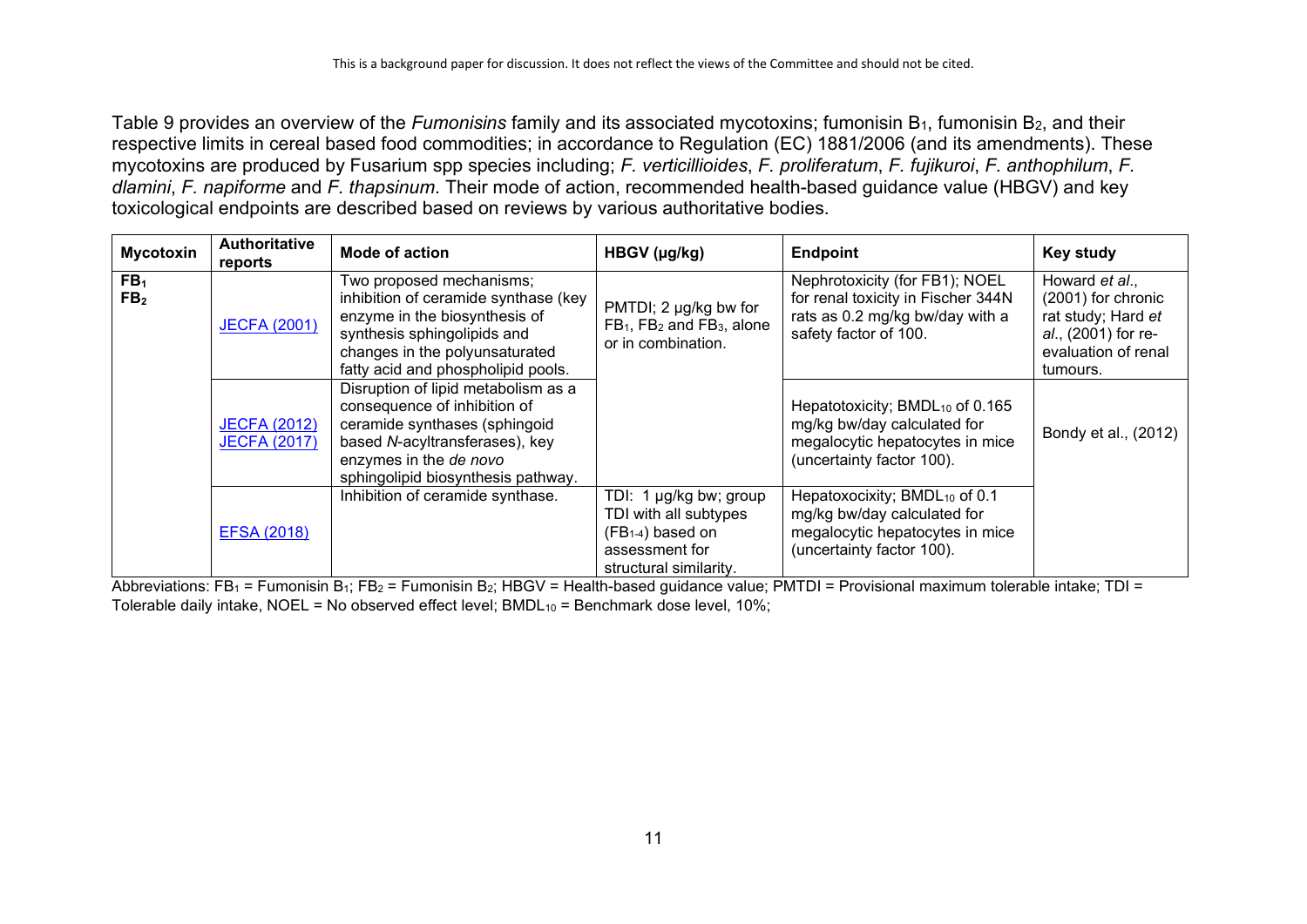Table 10 provides an overview of Citrinin and its respective limits in food supplements based on rice fermented with red yeast (*Monascus purpureus*); in accordance to Regulation (EC) 1881/2006 (and its amendments). This mycotoxin is produced by species of *Aspergillus* spp., *Penicillium* spp. and *Monascus* spp. The mode of action is described. It does not have a recommended healthbased guidance value, however a level of no concern based on nephrotoxicity was established based on the European Food Standards Authority (EFSA) 2012 review.

| <b>Mycotoxin</b> | <b>Authoritative reports</b> | <b>Mode of action</b>                                                                                                                                 | $HBGV$ ( $\mu$ g/kg)                     | <b>Endpoint</b>                           | <b>Key Study</b>      |
|------------------|------------------------------|-------------------------------------------------------------------------------------------------------------------------------------------------------|------------------------------------------|-------------------------------------------|-----------------------|
| <b>CIT</b>       | <b>EFSA (2012)</b>           | The EFSA CONTAM Panel concluded that citrinin<br>toxicity is exerted via multiple pathways such as                                                    | No HBGV was set,<br>although, a level of | Nephrotoxicity;<br>NOAEL 20 µg/kg         | Lee et al.,<br>(2010) |
|                  |                              | DNA and RNA synthesis inhibition, inhibition of<br>microtubule assembly and of tubulin                                                                | no concern for<br>nephrotoxicity of      | bw/day in rats (sub-<br>chronic; 90-day), |                       |
|                  |                              | polymerisation, alteration of mitochondrial<br>functionality with consequent increase in ROS and<br>activation of the signal transduction pathway and | 0.2 µg/kg bw/day<br>was established.     | UF of 100.                                |                       |
|                  |                              | the caspase-cascade system that results in<br>apoptotic cell death.                                                                                   |                                          |                                           |                       |

Abbreviations: CIT = Citrinin; HBGV = Health-based guidance value; NOAEL = No observed adverse effect level; UF = Uncertainty factor; CONTAM = Contaminants in the Food Chain; RNA = Ribonucleic acid; DNA = Deoxyribonucleic acid; ROS = Reactive oxygen species.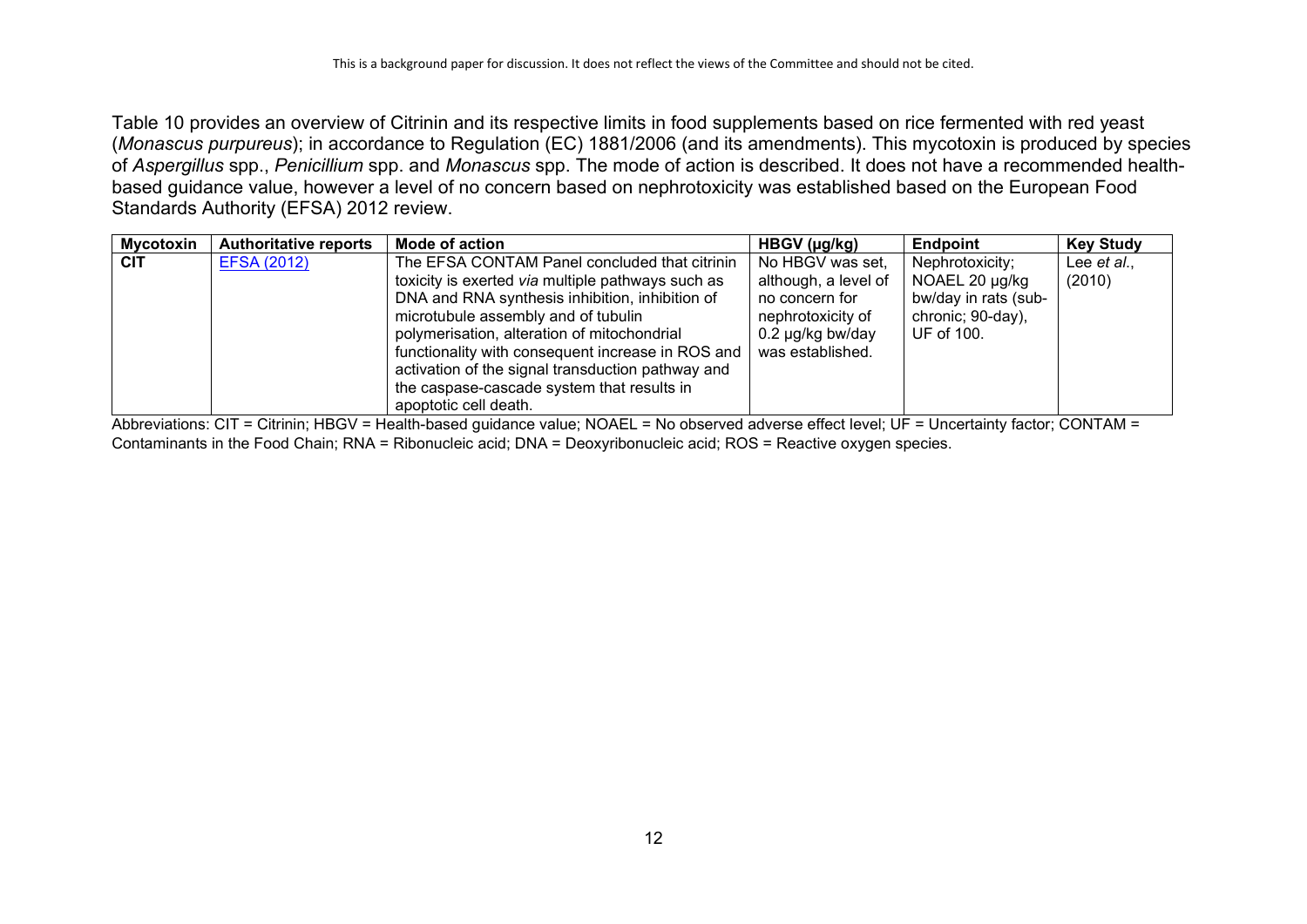Table 11 Provides an overview of the Ergot alkaloid family and its 12 associated mycotoxins and their respective limits in cereal based food commodities; in accordance to Regulation (EC) 1881/2006 (and its amendments). These mycotoxins are produced by species from the *Claviceps* spp. family including; *C. Purpurea*, *C. fusiformis*. Their recommended health-based guidance values (HBGV) are also provided based on various authoritative reviews.

| <b>Mycotoxin</b>                                                                                                                                                                                                                                                                                                                                                                                                     | <b>Authoritative</b><br>reports | <b>Mode of action</b>                                                                                                                                                                                                                                                   | HBGV (µg/kg)                                                                                                                                                                                                                                                                                                                                                                                                                                                                                        | <b>Endpoint</b> | <b>Key Study</b> |
|----------------------------------------------------------------------------------------------------------------------------------------------------------------------------------------------------------------------------------------------------------------------------------------------------------------------------------------------------------------------------------------------------------------------|---------------------------------|-------------------------------------------------------------------------------------------------------------------------------------------------------------------------------------------------------------------------------------------------------------------------|-----------------------------------------------------------------------------------------------------------------------------------------------------------------------------------------------------------------------------------------------------------------------------------------------------------------------------------------------------------------------------------------------------------------------------------------------------------------------------------------------------|-----------------|------------------|
| Ergots considered as a sum<br>of all twelve mycotoxins):<br>Ergocristine,<br>Ergotamine,<br>Ergocryptine ( $\alpha$ and $\beta$<br>forms),<br>Ergometrine,<br>Ergosine,<br>Ergocornine<br>and their respective -inine<br>forms. Note: -inine forms<br>are described to be<br>biologically inactive on the<br>neuroreceptor sites,<br>however, interconversion<br>can take place in alkaline or<br>acidic conditions. | <b>WHO (1990)</b>               | Not described.                                                                                                                                                                                                                                                          | None set. It was concluded that<br>human exposure to low levels of<br>ergolines appears to be<br>widespread. Outbreak data in<br>Ethiopia and India indicate that C.<br>purpurea alkaloids (i.e. ergotamine<br>group) produced more severe<br>effects. Highlighted that only low<br>levels of ergolines remain in<br>prepared foods as cleaning and<br>milling processes remove the<br>sclerotia; additionally, heat<br>processing denatures/destroys<br>most alkaloids of the ergotamine<br>group. | N/A             | N/A              |
|                                                                                                                                                                                                                                                                                                                                                                                                                      | <b>CVMP (1999)</b>              | Not described.                                                                                                                                                                                                                                                          | In human medicine usual oral<br>doses are 500 µg; 3 times a daily<br>or up to $(1.8 \text{ mg daily } \sim 0.03 \text{ mg/kg})$<br>bw).                                                                                                                                                                                                                                                                                                                                                             | N/A             | N/A              |
|                                                                                                                                                                                                                                                                                                                                                                                                                      | BfR (2004)                      | Report in German: Adverse<br>effects associated with lysergic<br>acid derivatives. These have<br>structural similarities with<br>norepinephrine, dopamine and<br>serotonin. Also exhibits<br>inhibition of prolactin secretion<br>from the anterior pituitary<br>gland. | Report in German: Advises for<br>pregnant and breastfeeding women<br>to avoid consumption of rye bread<br>which contains $\sim$ 2,000-3,000 µg/kg.<br>Other adult age groups not<br>expected to observe adverse/fatal<br>effects till 5-10 g fresh intake of<br>ergot.                                                                                                                                                                                                                              | N/A             | N/A              |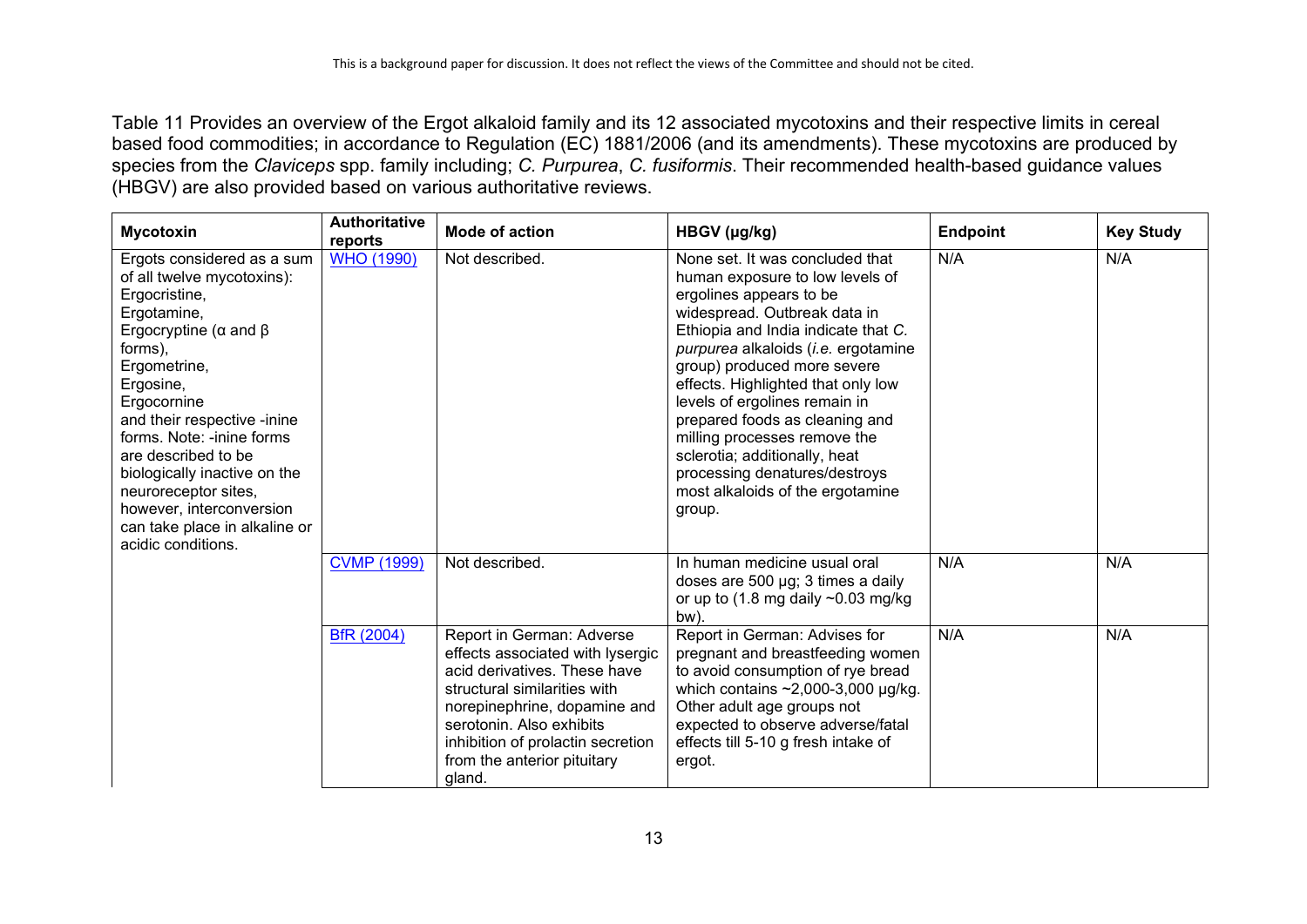| <b>AFSSA</b><br>(2009) | Report in French: Causes<br>stimulation of smooth muscles<br>by inhibiting $\alpha$ and $\beta$<br>adrenergic receptors.                     | Report in French: Doesn't seem to<br>include any hard limits. Just sets<br>out as it is in the regulation <sup>†</sup> . | N/A                                                                                                                                              | N/A                         |
|------------------------|----------------------------------------------------------------------------------------------------------------------------------------------|--------------------------------------------------------------------------------------------------------------------------|--------------------------------------------------------------------------------------------------------------------------------------------------|-----------------------------|
| <b>EFSA (2012)</b>     | Ergot alkaloids act on a<br>number of neurotransmitter<br>receptors, particularly<br>adrenergic, dopaminergic and<br>serotonergic receptors. | Group ARfD; 1 µg/kg bw for the<br>sum of ergot alkaloids.                                                                | Tail muscular atrophy<br>(13-week rat feeding<br>study of ergotamine).<br>BMDL <sub>10</sub> 0.33 mg/kg<br>bw/day, uncertainty<br>factor of 3.   | Spieijers et<br>al., (1993) |
|                        |                                                                                                                                              | TDI; 0.6 $\mu$ g/kg bw for the sum of<br>ergot alkaloids.                                                                | Tail muscular atrophy<br>(13-week rat feeding<br>study of ergotamine).<br>BMDL <sub>10</sub> 0.33 mg/kg<br>bw/day, uncertainty<br>factor of 600. |                             |

Abbreviations: HBGV = Health-based guidance value; ARfD = Acute reference dose; TDI = Tolerable daily intake; BMDL<sub>10</sub> = Benchmark dose limit; 10%.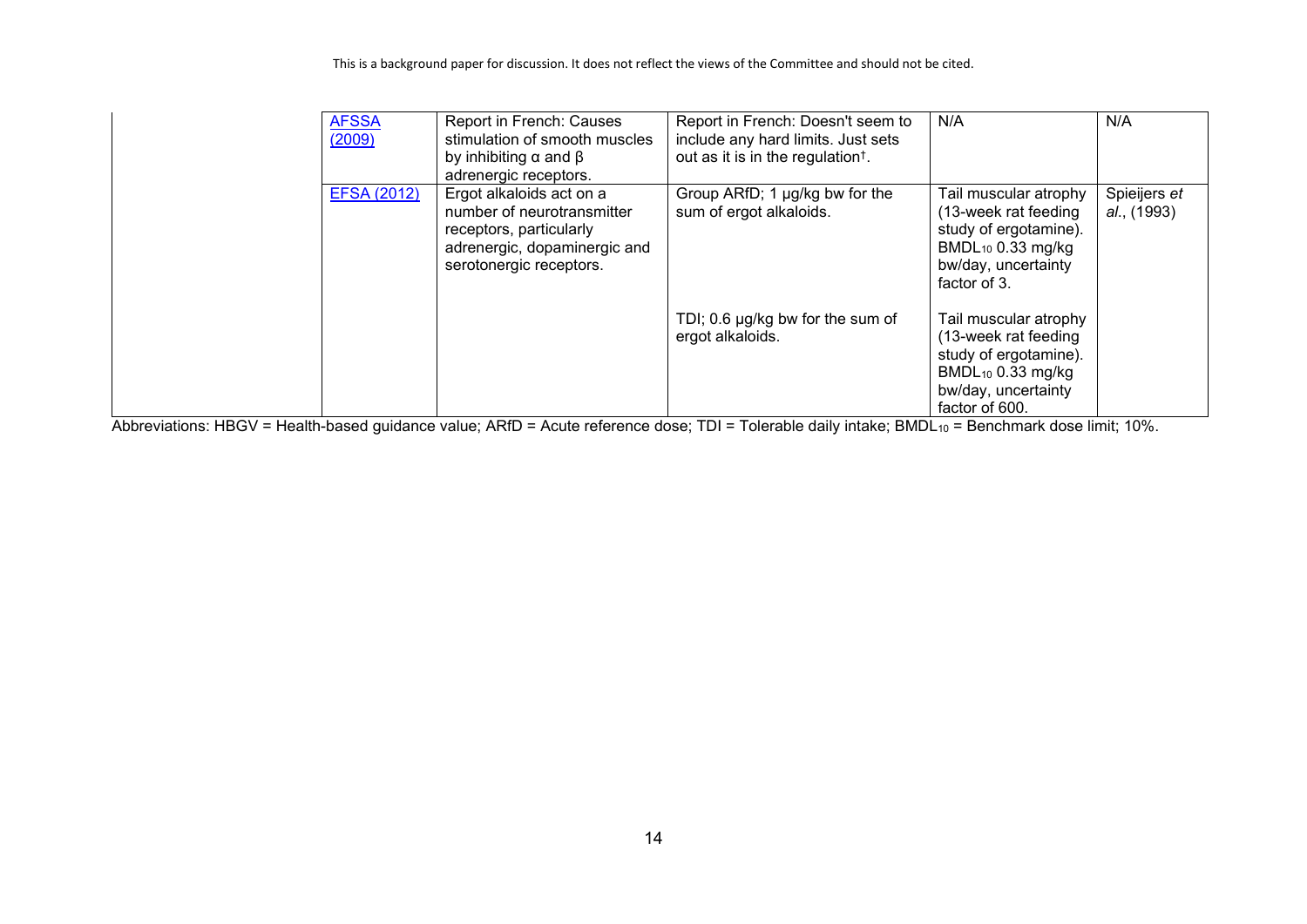Table 12 provides an overview of Cyclopiazonic acid (CPA). It does not currently have a regulatory limit as set in Regulation (EC) 1881/2006 (and its amendments), nor does it have a recommended health-based guidance value (HBGV). CPA is produced by species from the *Aspergillus* spp*.* and *Penicillium* spp*.* families. The Committee of Toxicity of Chemicals in Food, Consumer Products and the Environment (COT) have reviewed the compound in 2019 and concluded that it does not pose a health concern for infants aged 0 to 12 months and children aged 1 to 5 years.

| <b>Mycotoxin</b> | <b>Authoritative reports</b> | Mode of action <sup>†</sup>              | <b>HBGV</b>                 | <b>Endpoint</b>       | <b>Key Study</b> |
|------------------|------------------------------|------------------------------------------|-----------------------------|-----------------------|------------------|
| <b>CPA</b>       | COT (2019)                   | Potent, specific, and reversible         | No risk assessments or      | NOAEL of 0.1 mg/kg    | Nuehring et al., |
|                  |                              | inhibitor of the sarcoplasmic and        | evaluations of CPA by       | bw/day (sub-acute; 90 | (1985)           |
|                  |                              | endoplasmic reticulum Ca <sup>2+</sup> - | European or other           | days) study in dogs   |                  |
|                  |                              | activated ATPases.                       | international authoritative | (unknown provenance). |                  |
|                  |                              |                                          | bodies. COT MOEs ranged     |                       |                  |
|                  |                              |                                          | from 4.500-100.000.         |                       |                  |

 $\frac{1}{1}$  Burdock, G. A. & Flamm, W. G. (2000) Review article: Safety assessment of the mycotoxin cyclopiazonic acid. International Journal of Toxicology 19, pp. 195-218.

Abbreviations: CPA = cyclopiazonic acid; ATP = Adenosine triphosphate; HBGV = Health-based guidance values; MOE = Margin of Exposure; NOAEL = No observed adverse effect level.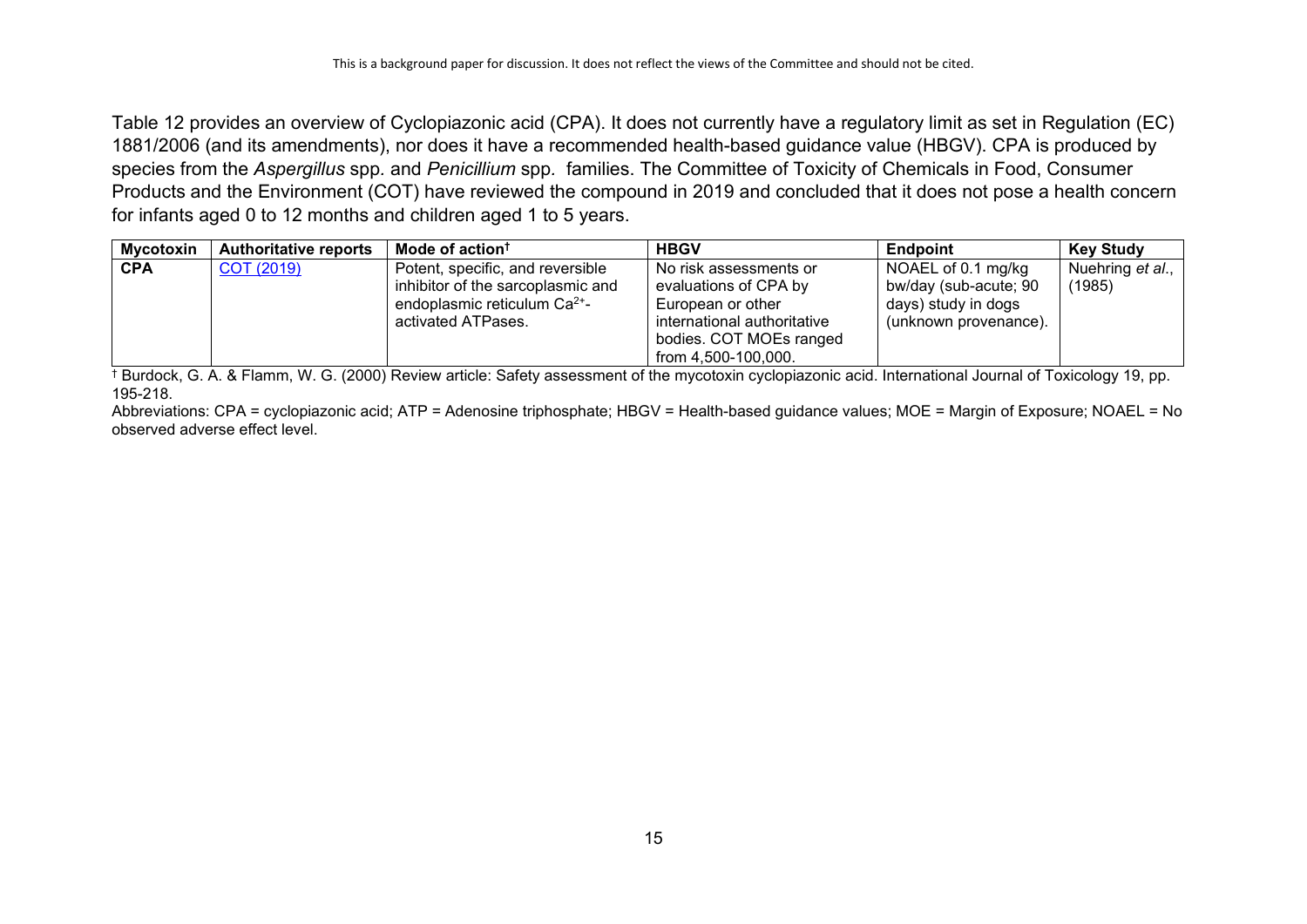<span id="page-15-0"></span>Table 13 provides an overview of Moniliformin (MON). It does not currently have a regulatory limit as set in Regulation (EC) 1881/2006 (and its amendments), nor does it have a recommended health-based guidance value. This mycotoxin can be produced by species from the *Fusarium* spp. and *Penicillium melanoconidium*. Its mode of action, recommended health-based guidance value (HBGV) and key toxicological endpoints are described based on reviews by various authoritative bodies.

| <b>Mycotoxin</b> | <b>Authoritative</b><br>reports <sup>3</sup> | Mode of action                                                                                                                   | <b>HBGV</b>                                                    | <b>Endpoint</b>                                                                                                                                                                        | <b>Key Study</b>           |
|------------------|----------------------------------------------|----------------------------------------------------------------------------------------------------------------------------------|----------------------------------------------------------------|----------------------------------------------------------------------------------------------------------------------------------------------------------------------------------------|----------------------------|
| <b>MON</b>       | <b>EFSA (2018)</b>                           | Mode of action is unclear. MON and<br>pyruvate show structural similarity<br>and the primary mode of action                      | Unable to establish<br>a HBGV due to the<br>limitations in the | Acute (cardiotoxicity): NOAEL 6<br>mg/kg bw sub-acute study in rats.                                                                                                                   | Johnsson et<br>al., (2013) |
|                  |                                              | seems to be the inhibition of thiamine<br>pyrophosphate-dependent enzymes,<br>which compromises the tricarboxylic<br>acid cycle. | available data.                                                | Chronic (haematoxicity): 28-day<br>study in barrow pigs. BMD $L_{05}$ 0.20<br>mg/kg bw from the dose-response<br>data on the decrease in haematocrit<br>and haemoglobin = POD for MOE. | Jonsson et al.,<br>(2015)  |

Abbreviations: MON = Moniliformin; HBGV = Health-based guidance value; NOAEL = No observed adverse effect level; BMDL $_{\rm 05}$  = Benchmark dose level, 5%; POD = Point of Departure; MOE = Margin of Exposure.

<sup>&</sup>lt;sup>3</sup> Note that the COT has reviewed the EFSA 2018 report in 2019, the COT agreed with the MOE approach taken by EFSA for assessing the human health risk of MON. The discussion paper can be found on the [COT website.](https://cot.food.gov.uk/sites/default/files/tox2019-03.pdf)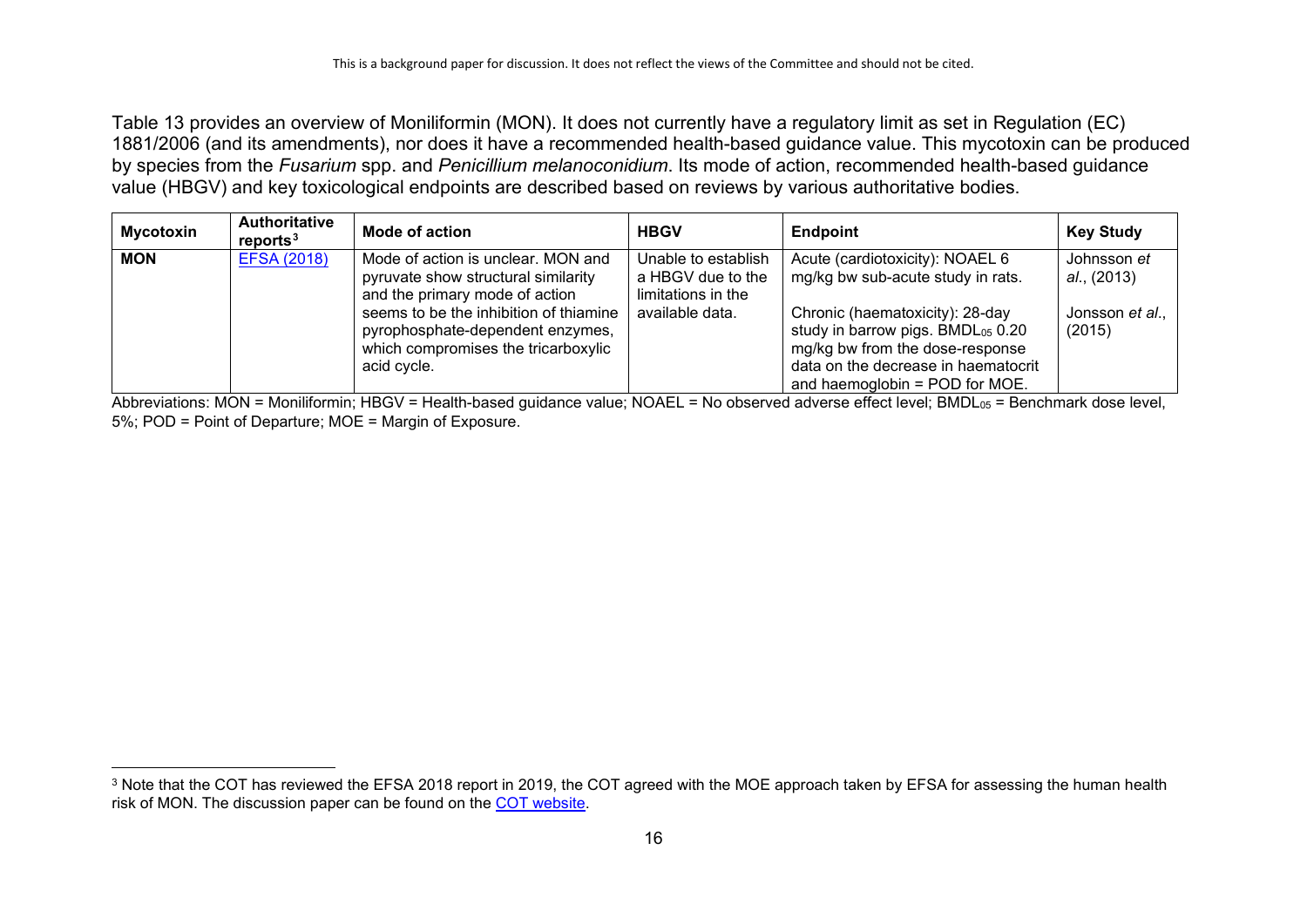<span id="page-16-0"></span>Table 14 provides an overview of Neosolaniol (metabolite of T-2 toxin; Type A trichothecene) the mode of action is as described for the parent metabolite in *[Table](#page-4-0)* 4. Its recommended health-based guidance values and key toxicological endpoint are described based on reviews by various authoritative bodies.

| <b>Mycotoxin</b>                                                       | <b>Authoritative</b><br>reports <sup>4</sup>                         | HBGV (µg/kg)                                                                        | <b>Endpoint</b>                                                                                                                                                                                            | <b>Key Study</b>                                                                                                                                           |
|------------------------------------------------------------------------|----------------------------------------------------------------------|-------------------------------------------------------------------------------------|------------------------------------------------------------------------------------------------------------------------------------------------------------------------------------------------------------|------------------------------------------------------------------------------------------------------------------------------------------------------------|
| <b>NEO</b>                                                             | PMTDI for T2- and HT-2<br><b>SCF (2002)</b><br>(only); 0.06 µg/kg bw |                                                                                     | Subacute (3 weeks) (leukopenia/reduced antibody<br>production) LOEL; 0.029mg/kg bw/day in pigs. Applied UF of<br>500.                                                                                      | Rafai et al., 1995                                                                                                                                         |
|                                                                        | <b>JECFA (2001)</b>                                                  | PMTDI for T2- and HT-2<br>(only); 60 ng/kg bw/day,<br>alone or in combination.      | LOEL of 0.029 mg/kg bw per day for changes in white and<br>red blood cell counts identified in the 3-week dietary study in<br>pigs.                                                                        |                                                                                                                                                            |
|                                                                        | EFSA (2011)                                                          | Group TDI; 1µg/kg bw<br>(T2; x1, HT-2; x1, NEO;<br>x0.3                             | Immunological differences (reduction in antibody response<br>to a specific antigen in pigs). LOAEL; 29 µg/kg bw/day<br>NOAEL = BMDL $_{05}$ 10 µg/kg bw/day derived for T2<br>(uncertainty factor of 100). |                                                                                                                                                            |
| Group ARfD; 0.3 µg/kg bw<br><b>EFSA (2017)</b><br>ug/kg bw T2 or HT-2. |                                                                      | Acute (emetic effects in mink): BMDL <sub>10</sub> -BMDU <sub>10</sub> of 2.97-49.8 | Wu et al., (2016)                                                                                                                                                                                          |                                                                                                                                                            |
|                                                                        |                                                                      | Group TDI; 0.02 µg/kg bw<br>(T2; x1, HT-2; x1, NEO;<br>x0.3                         | $BMDL_{10}$ ; 3.33 T2 $\mu$ g/kg bw/day for reduction in the number<br>of peripheral leucocytes in sub-chronic study in rats,<br>uncertainty factor 200.                                                   | Rafai et al., (1995) (total<br>leucocyte count);<br>Rahman et al., (2014)<br>(total leucocyte,<br>thrombocyte, haem<br>counts and body weight<br>effects). |

Abbreviations: NEO = Neosolaniol; HBGV = Health-based guidance value; PMTDI = Provisional maximum tolerable daily intake; TDI = Tolerable daily intake; ARfD = Acute reference dose; LOEL = Lowest observed effect level; LOAEL = lowest observed adverse effect level; NOAEL = No observed adverse effect level; BMDL<sub>05</sub> = Benchmark dose level, 5%; BMDL<sub>10</sub> = Benchmark dose level, 10%; BMDU<sub>10</sub> = Benchmark dose upper, 10%.

<sup>4</sup> Note that the COT has reviewed the above authoritative reports in 2018. In this, the exposure assessment; exceed EFSA TDI from 145 – 315% for infants and young children, however, unlikely that they are regularly exposed to these levels. Therefore, unlikely that dietary exposure levels of T2, HT-2 and NEO would be of any toxicological concern. Further details of the review can be found on the [COT website.](https://cot.food.gov.uk/sites/default/files/cotstatement-t2ht2andneosolaniol.pdf)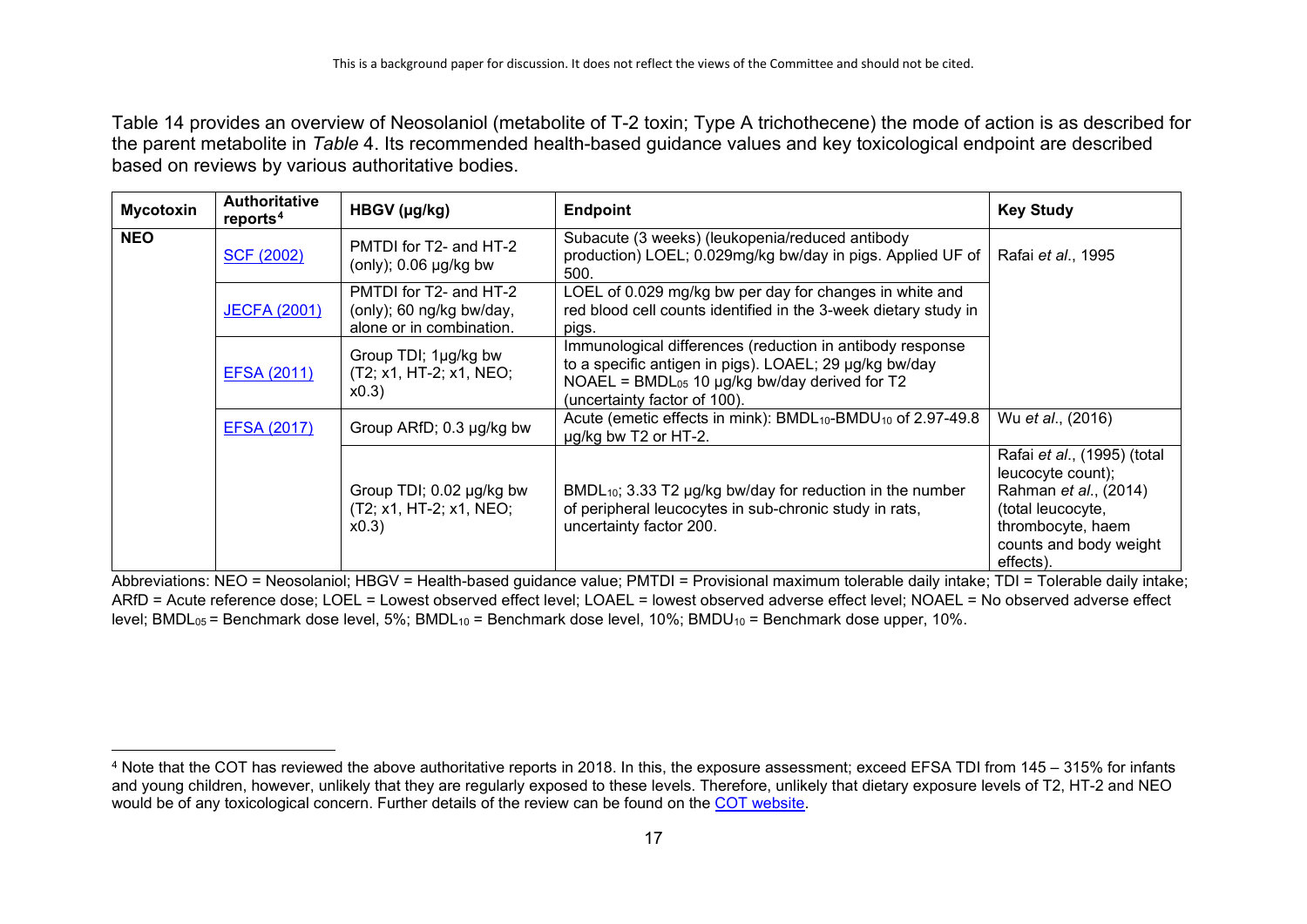<span id="page-17-0"></span>Table 15 provides an overview of Sterigmatocystin (STC). It does not currently have a recommended health-based guidance value. It is produced by species from the *Aspergillus* spp. family including; *A. flavus*, *A. parasiticus*, *A. versicolor* and *A. Nidulans*. *A. versicolor* is the most common producer. STC also shares the same biosynthetic pathway with aflatoxins (STC is a pre-cursor; in aflatoxin samples it is possible to have traces of STC). Its mode of action and key toxicological endpoint are described based on reviews by various authoritative bodies.

| <b>Mycotoxin</b> | <b>Authoritative</b><br>reports <sup>5</sup> | <b>Mode of action</b>                                                                                                                                                                                                                                                                 | <b>Endpoint</b>                                                                                                                 | <b>Key Study</b>          |
|------------------|----------------------------------------------|---------------------------------------------------------------------------------------------------------------------------------------------------------------------------------------------------------------------------------------------------------------------------------------|---------------------------------------------------------------------------------------------------------------------------------|---------------------------|
| <b>STC</b>       | <b>EFSA (2013)</b>                           | Upon metabolic activation, forms N7-guanyl DNA adducts<br>which are likely to be responsible for the mutagenic effects.<br>Induces cytotoxicity, inhibition of cell cycle and mitosis, as<br>well as increase formation of reactive oxygen species and<br>lipid peroxidation in vivo. | $BMDL_{10}$ ; 0.16 m/kg bw/day based on the<br>incidence of haemangiosarcomas in rats<br>(based on limited tumorgenicity data). | Maekawa et<br>al., (1979) |
|                  | <b>JECFA (2016)</b>                          | Exo-sterigmatocystin-1,2-oxide is the metabolite reacts with                                                                                                                                                                                                                          |                                                                                                                                 |                           |
|                  |                                              | DNA and thus forms adducts.                                                                                                                                                                                                                                                           |                                                                                                                                 |                           |

Abbreviations:  $STC = Steirigmatocystin$ ;  $HBGV = Health-based guidance value$ ;  $BMDL<sub>10</sub> = Benchmark dose level$ .

 $5$  Note that the COT has reviewed the above authoritative reports in 2019. In this, the mean and 97.5<sup>th</sup> percentile margin of exposure values for UK infants and young children, based on the BMDL10 of 0.16 mg/g bw per day, are all > 10,000. Therefore, the exposures are unlikely to be of toxicological concern. Further details of the review can be found on the [COT website.](https://cot.food.gov.uk/sites/default/files/addendumtotheoverarchingstatement05yearoldnew_0.pdf)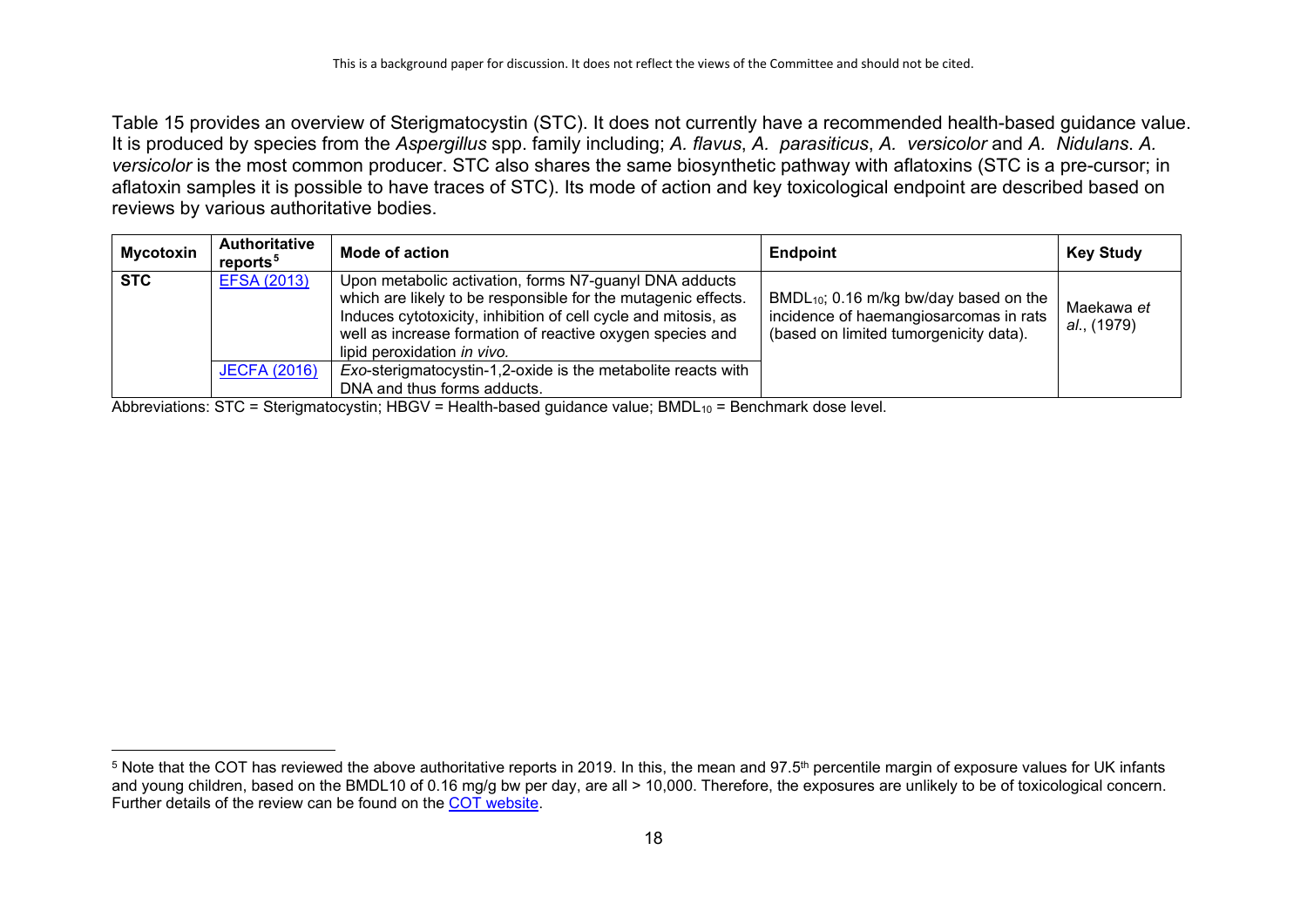## **References**

- Bauer, J., Heinritzi, K., Gareis, M. & Gedek, B. (1987) Veränderungen am Genitaltrakt des weiblichen Schweines nach Verfütterung praxisrelevanter Zearalenonmengen. Tierärztl. Prax. 15, 33-36.
- Becci, P. J., Hess, F. G., Johnson, W. D., Gallo, M. A., Babish, J. G., Dailey, R. E. & Parent, R. A. (1981). Long-term carcinogenicity and toxicity studies of patulin in the rat. Journal of Applied Toxicology 1, pp. 256-261.
- Bondy, G. S., Coady, L., Curran, I., Caldwell, D., Armstrong, C., Aziz, S.A., Nunnikhoven, A., Gannon, A. M., Liston, V., Shenton, J. & Mehta, R., (2016) Effects of chronic deoxynivalenol exposure on p53 heterozygous and p53 homozygous mice. Food and Chemical Toxicology 96, pp. 24–34.
- Bondy, G., Mehta, R., Caldwell, D., Coady, L., Armstrong, C., Savard, M., Miller, J. D., Chomyshyn, E., Bronson, R., Zitomer, N. & Riley, R. T. (2012) Effects of long term exposure to the mycotoxin fumonisin B1 in p53 heterozygous and p53 homozygous transgenic mice. Food and Chemical Toxicology 50, pp. 3604-3613.
- CIC. (1985) Maturation index in castrate cynomolgus monkeys receiving zeranol. Unpublished report from Coulston International Corp., Alamogordo, NM, USA. Submitted to WHO by International Minerals & Chemical Ltd., London, England.
- Cullen, J. M., Reubner, B. H., Hsieh, L. S., Hyde, D. M. & Hsieh, L. S. (1987) Carcinogenecity of dietary aflatoxin M1 in male Fischer rats compared to aflatoxin B1. Cancer Research 47, pp. 1913-1917.
- Döll, S., Dänicke, S. & Schnurrbusch, U. (2003a). The effect of increasing concentrations of *Fusarium* toxins in the diets for piglets on histological parameters of the uterus. Mycotoxin Research, 19, pp. 73-76.
- Döll, S., Dänicke, S., Ueberschär, K. H., Valenta, H., Schnurrbusch, U., Ganter, M., Klobasa, F. & Flachowsky, G. (2003b) Effects of graded levels of *Fusarium* toxin contaminated maize in diets for female weaned piglets. Archiv für Tierernahrung, 57, 311-334.
- Edwards, S., Cantley, T.C., Rottinghaus, G.E., Osweiler, G.D. & Day, B.N. (1987) The effects of zearalenone on reproduction in swine. I. The relationship between ingested zearalenone dose and anoestrus in non-pregnant, sexually mature gilts. Theriogenology 28, pp. 43-49.
- Hard, G.C., Howard, P.C., Kovatch, R.M. & Bucci, T.J. (2001) Rat kidney pathology induced by chronic exposure to fumonisin B1 includes rare varients of renal tubule tumour. Toxicologic Pathology 29, pp. 379-386.
- Howard, P.C., Eppley, R.M., Stack, M.E., Warbritton, A., Voss, K.A., Lorentzen, R.J., Kovach, R.M. & Bucci, T.J., (2001) Fumonisin B1, carcinogenicity in a two-year feeding study using F344 rats and B6C3F1. Environmental Health Perspectives 109 Supplement 2, pp. 277-282.
- Howard, P.C., Warbritton, A., Voss, K.A., Lorentzen, R.J., Thurman, J.D., Kovach, R.M. & Bucci, T.J. (2001) Compensatory regeneration as a mechanism for renal tubule carcinogenesis of fumonisin B1 in the F344/N/Nctr BR rat. Environmental Health Perspectives 109 Supplement 2, pp. 309-314.
- Iverson, F., Armstrong, C., Nera, E., Truelove, J., Fernie, S., Scott, P., Stapley, R., Hayward, S. & Gunner, S. (1995) Chronic feeding study of deoxynivalenol in B6C3F1 male and female mice. Teratogenesis, Carcinogenesis, and Mutagenesis 15, pp. 283-306.
- Jonsson, M., Atosuo, J., Jestoi, M. N., Nathanail, A. V., Kokkonen, U. M., Anttila, M., Koivisto, P., Lilius, E. M. & Peltonen, K. (2015) Repeated dose 28-day oral toxicity study of moniliformin in rats. Toxicology Letters 233, pp. 38–44.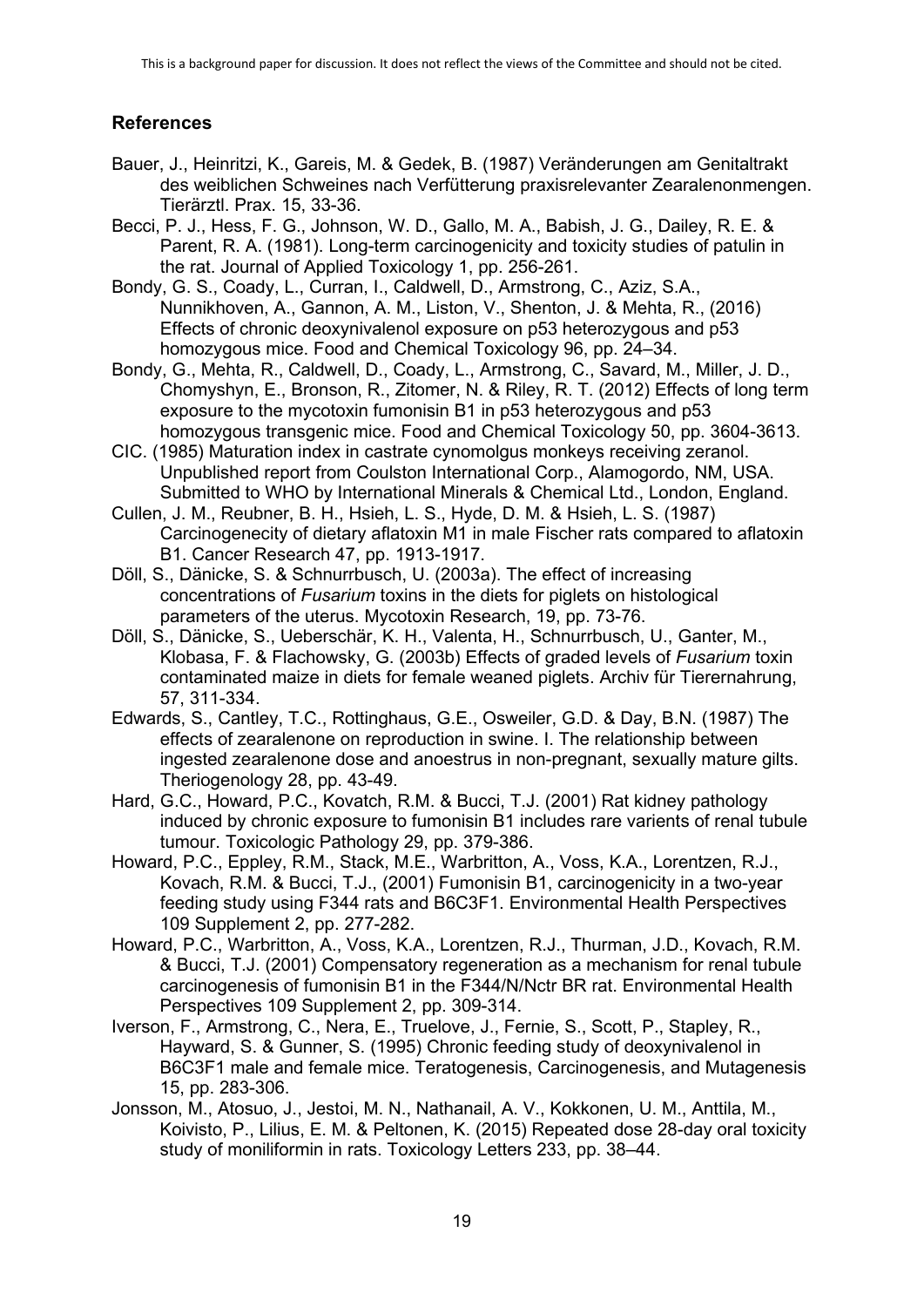- Jonsson, M., Jestoi, M. N., Nathanail, A. V., Kokkonen, U. M., Anttila, M., Koivisto, P., Karhunen, P. & Peltonen, K. (2013) Application of OECD Guideline 423 in assessing the acute oral toxicity of moniliformin. Food and Chemical Toxicology 53, pp. 27–32.
- Lee, C. H., Lee, C. L. & Pan, T. M. (2010) A 90-d toxicity study of monascus-fermented products including high citrinin level. Journal of Food Science, 75, T91-97.
- Luo, X. Y., Li, Y. W., Wen, S. F. & Hu, X. (1987) Food poisoning caused by scabby wheat and the detection of Fusarium mycotoxins. Journal of Hygiene Research 16, pp. 33–37.
- Maekawa, A., Kajiwara, T., Odashima, S. & Kurata, H. (1979) Hepatic changes in male ACI/N rats on low dietary levels of sterigmatocystin. Gann, 70, pp. 777-781.
- Murphy, W. K., Burgess, M. A., Valdivieso, M., Livingston, R. B., Bodey, G. P. & Freireich, E. J. (1978.) Phase I clinical evaluation of anguidine. Cancer Treatment Reports 62, pp. 1497–1502.
- NTP. (1982) National Toxicology Program Carcinogenesis Bioassay of Zearalenone in F 344/N Rats and F6C3F1 Mice (Technical Report Series No. 235), Research Triangle Park, North Carolina, Department of Health and Human Services. Available at: [https://ntp.niehs.nih.gov/ntp/htdocs/lt\\_rpts/tr235.pdf](https://ntp.niehs.nih.gov/ntp/htdocs/lt_rpts/tr235.pdf)
- Nuehring, L. P., Rowland, G. N., Harrison, L. R., Cole, R. J., Dorner, J. W. (1985) Cyclopiazonic acid mycotoxicosis in the dog. American Journal of Veterinary Research, 46, pp. 1670- 1676.
- Ohtsubo, K., Ryu, LC., Nakamura, K., Izumiyama, N., Tanaka, T., Yamamura, H., Kobayashi, T. & Ueno Y. (1989) Chronic toxicity of nivalenol in female mice: a 2 year feeding study with Fusarium nivale Fn 2b moulded rice. Food and Chemical Toxicology 27, pp. 591-598.
- Pollmann, D. S., Koch, B. A., Seitz, L. M., Mohr, H. E. & Kennedy, G. A. (1985) Deoxynivalenol-contaminated wheat in swine diets. Journal of Animal Science 60, pp. 239–247.
- Rafai, P., Tuboly, S., Bata, A., Tilly, P., Vanyi, A., Papp, Z., Jakab, L. & Tury, E. (1995) Effect of various levels of T-2 toxin in the immune system of growing pigs. The Veterinary Record 136, pp. 511–514.
- Rafai, P., Tuboly, S., Bata, A., Tilly, P., Vanyi, A., Papp, Z., Jakab, L. & Tury, E. (1995) Effect of various levels of T-2 toxin in the immune system of growing pigs. The Veterinary Record 136, pp. 136, 511-514.
- Rahman, S., Sharma, A. K., Singh, N. D., Telang, A. G., Azmi, S. & Prawez, S. (2014) Clinico-haematological changes in T-2 toxicosis in Wistar rats. Indian Journal of Veterinary Pathology, 38, 22–28.
- Ryu J.C., Ohtsubo, K., Izurniyarna, N., Nakamura, K., Tanaka, T., Yamarnura, H. & Ueno Y. (1988) The acute and chronic toxicities of nivalenol in mice. Fundamental and Applied Toxicology 11, pp. 38-47.
- Singh, A.R. & Griffin, T.B. (1984) To determine oral dose of zeranol for no-hormonal effect in non-human primates. Part IV. Supplement. Unpublished report No. 820111 from Coulston International Corp., Alamogordo, NM, USA. Submitted to WHO by International Minerals & Chemical Ltd., London, England.
- Singh, A.R., Griffin, T.B., & Coulston, F. (1984a). To determine oral dose of zeranol for no-hormonal effect in non-human primates. Part I. Studies on ovariectomized cynomolgus monkeys. Unpublished report No. 82011 from Coulston International Corp., Alamogordo, NM, USA. Submitted to WHO by International Minerals & Chemical Ltd., London, England.
- Singh, A.R., Griffin, T.B., & Coulston, F. (1984b). To determine oral dose of zeranol for no-hormonal effect in non-human primates. Part II. Studies on ovariectomized cynomolgus monkeys. Unpublished report No. 82011 from Coulston International